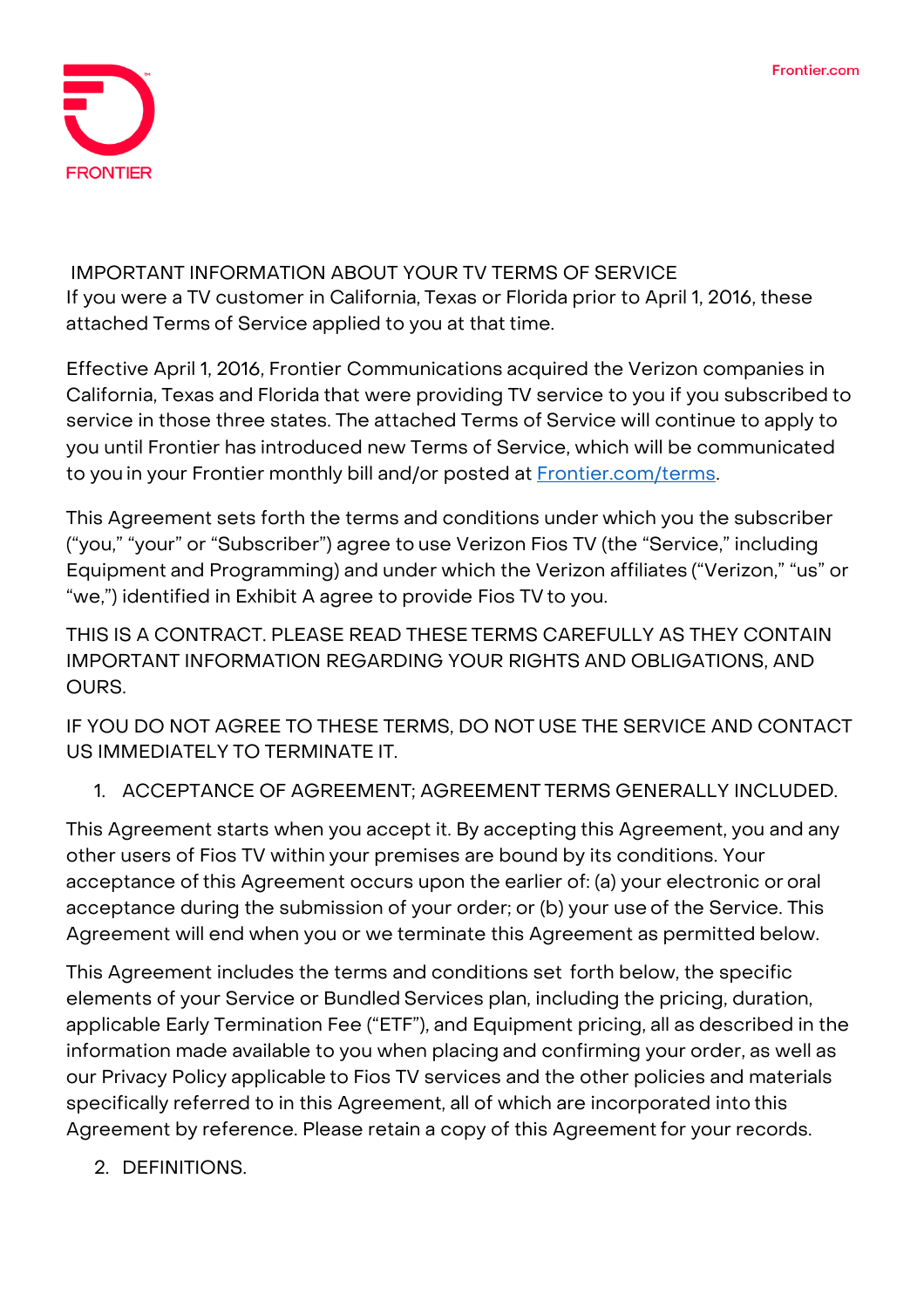

The term "Service" means Verizon's Fios TV, including, without limitation, all Programming, Equipment, media or program guides, software, technical support, and other features, products and services provided as part of and included with our television service, including the On Demand services described in Exhibit A (the "On Demand Services"). The Service does not include voice telephony service or any Verizon internet services. The term "Equipment" means equipment provided by Verizon to you for use with the Service, including any digital adapter, set top box, digital video recorder, video media server, peripheral devices, or routers provided to you by Verizon that are either rented by you or otherwise required to be returned to Verizon upon termination or cancellation of Service, along with any software contained in or downloaded to such Equipment as part of the Service. The term "Equipment" does not include any router, remote control, or other device that you purchase from Verizon or a third party, or any remote control that is provided to you by Verizon (such routers, remote controls, and other devices are referred to herein as "Other Devices"). The term "Premises" refers to the physical location at which the Service has been installed. "Programming" means content provided by Verizon or its third- party licensors, providers or suppliers and provided as part of and included with the Service, including, without limitation, images, photographs, animations, video programming, information services, audio, music, and text, irrespective of the manner or format in which such content is delivered. The term "Bundled Services" means a combination or "bundle" of Verizon Fios TV with one or more eligible Verizon services, including but not limited to Verizon Fios Internet Service, Verizon Freedom Essentials or Fios Digital Voice service or Verizon ONE-BILL® service. Verizon Fios TV Equipment, and Other Devices, may be offered and priced separately from Bundled Service offers.

## 3. SERVICE CHANGES.

Subject to applicable law, we reserve the right to change, rearrange, add, delete or otherwise modify the Service at any time, with or without prior notice to you, including changing, rearranging or otherwise modifying our Programming packages, the selections available in those packages, the Equipment, any Other Devices, and any other features, products and services that we offer. Verizon or its suppliers may, without notice or liability, restrict the use of any Services or limit its time of availability in order to perform maintenance activities and to maintain security.

## 4. USE OF THE SERVICE.

a. You agree to use the Service only for your private non- commercial use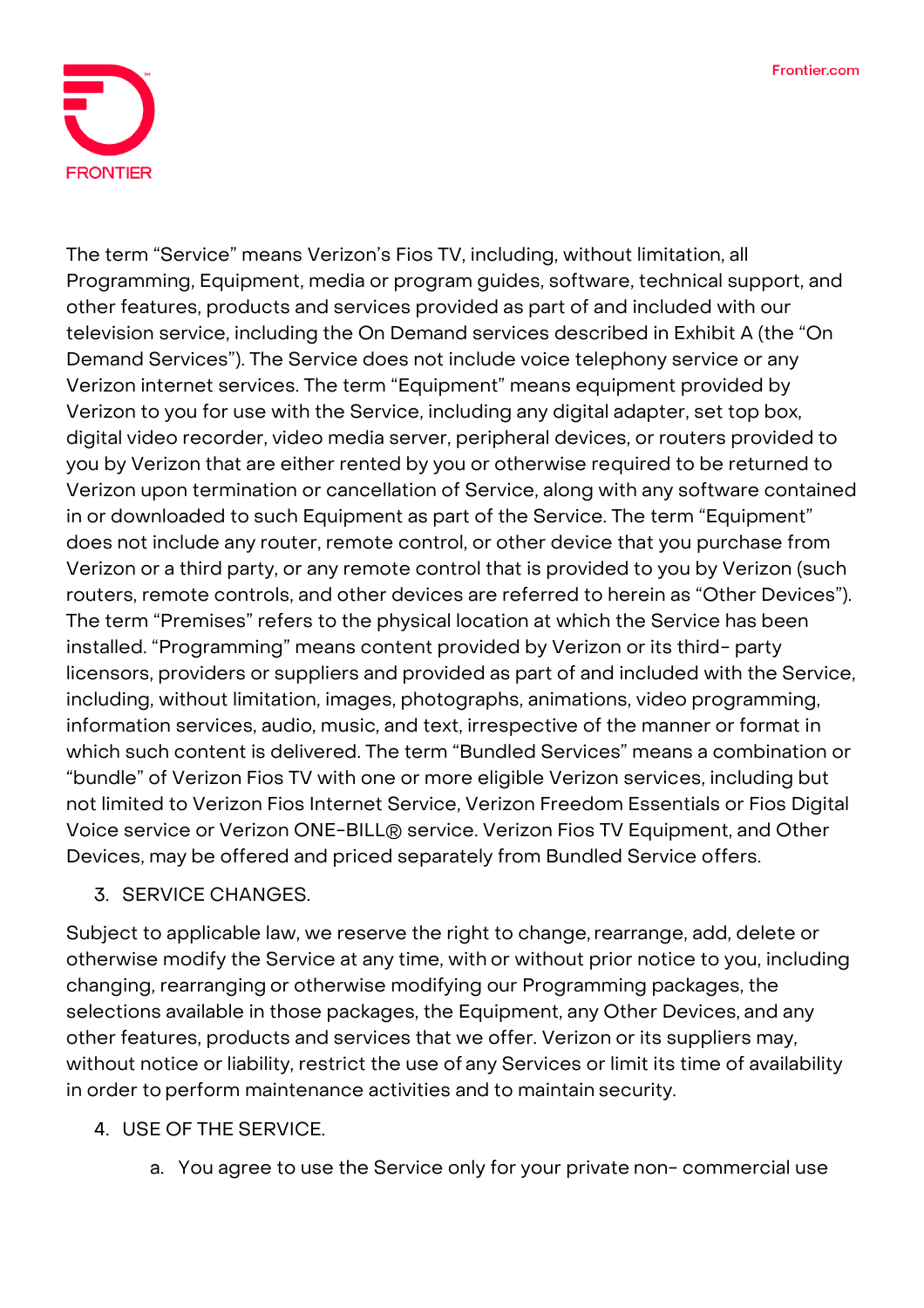

and own personal viewing enjoyment. The Programming distributed via the Service may not be viewed or otherwise displayed in areas open to the public, including, without limitation, commercial establishments, with the exception of On Demand usage or as otherwise specifically authorized by us in writing. You may not rebroadcast or transmit the Programming or charge admission for its viewing. You may not take any actions to alter or avoid any security or access controls orrestrictions associated with the Service, Equipment, or Other Devices.

- b. You are responsible for all use of the Service, whether by you or someone using the Service with or without your permission. You agree not to use the Service, directly or indirectly, for any unlawful purpose, including without limitation, violation of the copyright laws through the use, production, copying, rebroadcast or redistribution of any Programming distributed as part of theService or recorded utilizing equipment containing digital video recording our use of the Service is your sole responsibility, at your own risk, and subject to all applicable local, state, and federal laws and regulations. We, in our sole discretion, or any Programming provider, may prosecute you and other responsible parties under applicable federal, state and local laws in the event that the Service is used for an unlawful purpose. As described in more detail in Section 13 below, you agree to indemnify us in the event of any such violation by you or anyone using the Service at the Premises.
- c. You understand and agree that not all Programming may be suitable for all viewers, and users of the Service may have access to Programming that may be sexually explicit, obscene, offensive, or otherwise unsuitable or objectionable, especially for children under the age of eighteen (18). You further understand and agree that it is your responsibility to impose any viewing restrictions you determine are appropriate to limit viewing and access to potentially objectionable material, and you agree to supervise usage of the Service. YOU AGREE THAT WE ARE NOT RESPONSIBLE TO YOU OR ANYONE ELSE VIEWING PROGRAMMING OR INFORMATION PROVIDED ON, OR ACCESSED THROUGH, THE SERVICE FOR ANY CONTENT THAT YOU OR OTHERS MAY DEEM TO BE OBJECTIONABLE FOR ANY REASON AND YOU WAIVE ANY CLAIMS AGAINST US FOR ANY INJURY OR HARM RELATING TO SUCH CONTENT OR THE VIEWING OF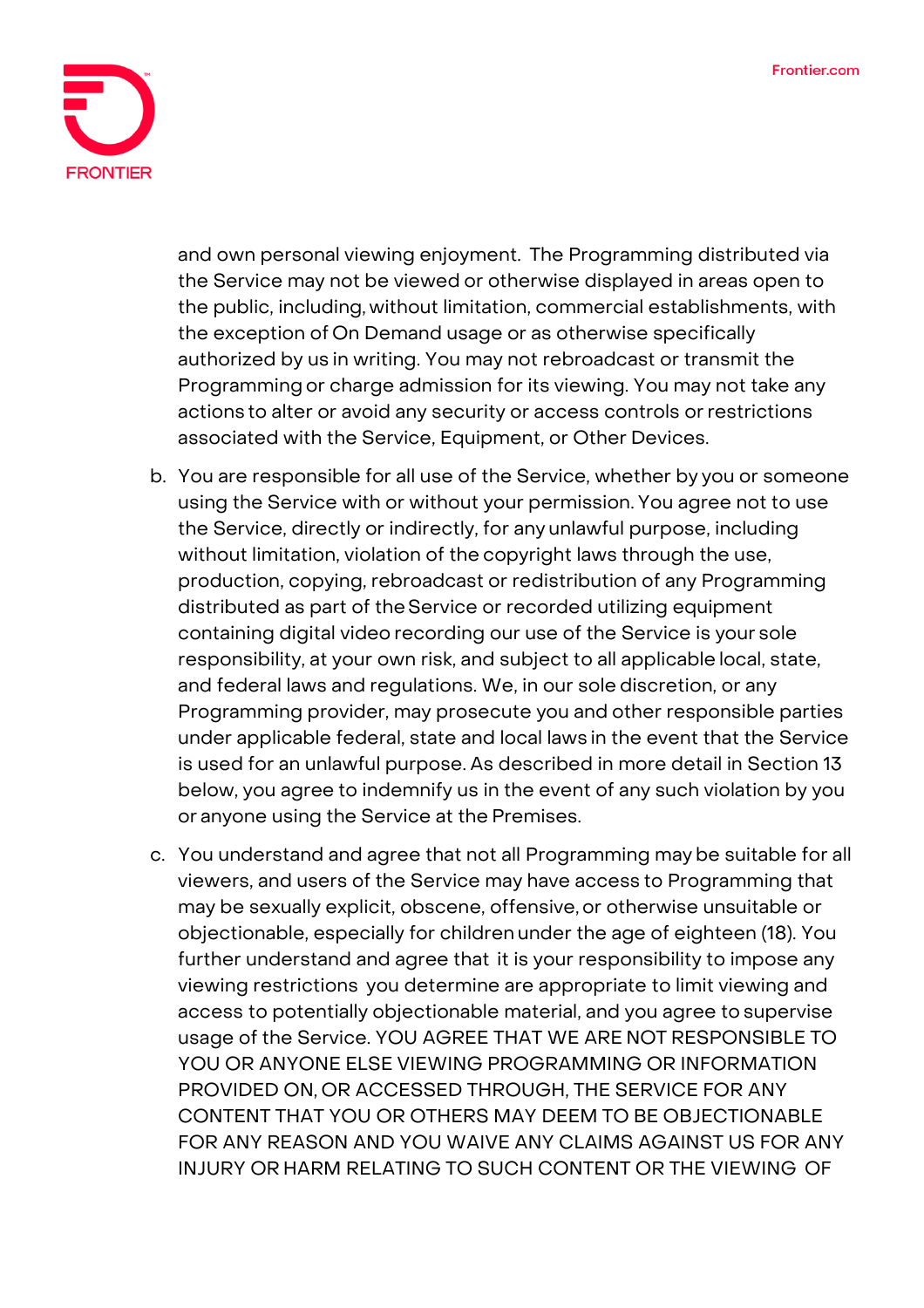

PROGRAMMING. YOU FURTHER UNDERSTAND AND AGREE THAT WE ARE NOT RESPONSIBLE FOR THE INFORMATION OR MATERIALS ACCESSIBLE VIA THE INTERNET THROUGH USE OF THE SERVICE. IN ADDITION, YOU AGREE THAT YOU ARE SOLELY RESPONSIBLE FOR ANY PURCHASES OR OTHER TRANSACTIONS MADE THROUGH, USING, OR IN CONNECTION WITH THE SERVICE, INCLUDING ANY ON DEMAND PURCHASES.

- d. Verizon may enable you to access and view Programming, including On Demand Services, in a variety of ways: (i) by streaming Programming to your TV through Equipment or Other Devices; (ii) by downloading Programming to your PC through either a website or via Access Software; (iii) by downloading Programming to an authorized and compatible wireless handset or portable device supporting media playback; or (iv) by streaming to your PC or portable/wireless device. The streaming and downloading technology employed by Verizon may vary among devices and software applications.
- 5. SOFTWARE LICENSES AND THIRD-PARTY SERVICES.
	- a. We may provide you, for a fee or at no charge, software that may be required for use in connection with the Service which is owned by us or our third-party licensors, providers and suppliers ("Software" or "Access Software"). We reserve the right periodically to update, upgrade or change the Software remotely or on your computer, the Equipment, or any Other Devices, and you agree to permit such changes and access to your computer, the Equipment, and any Other Devices. You may use the Software only in connection with the Service and for no other purpose.
	- b. Certain Software may be accompanied by an end-userlicense agreement ("EULA") from us or a third party. Your use of the Software is governed by the terms of that EULA and by this Agreement, where applicable. You may not install or use any Software that is accompanied by or includes a EULA unless you first agree to the terms of the EULA.
	- c. For Software not accompanied by a EULA, you are hereby granted a revocable, nonexclusive, nontransferable license by us or our third-party licensor(s) to use the Software (and any corrections, updates and upgrades thereto). You may not make any copies of the Software. You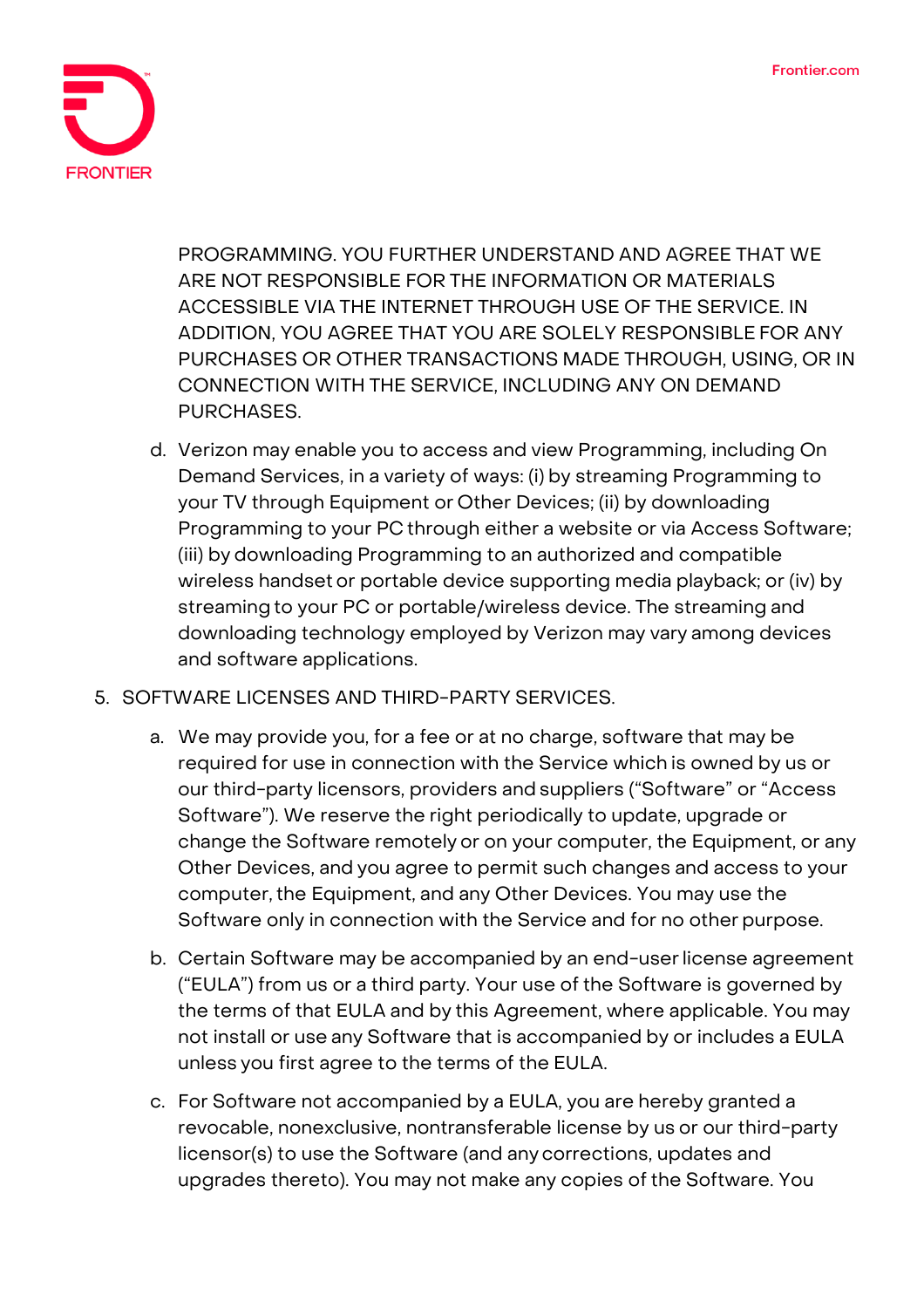

agree that the Software is confidential information of Verizon or its thirdparty licensors and that you will notdisclose or use the Software except as expressly permitted herein. The Software contains copyrighted material, trade secrets, patents, and proprietary information owned by us or our third-party licensors. You may not de-compile, reverse engineer, disassemble, attempt to discover any source code or underlying ideas or algorithms of the Software, otherwise reduce the Software to a human readable form, modify, rent, lease, loan, use for timesharing or service bureau purposes, reproduce, sublicense or distribute copies of the Software, or otherwise transfer the Software to any third party.You may not remove or alter any trademark, trade name, copyright or other proprietary notices, legends, symbols or labels appearing on or in copies of the Software. You are not granted any title orrights of ownership in the Software. You acknowledge that this license is not a sale of intellectual property and that we or our third-party licensors continue to own all right, title and interest, including but not limited to all copyright, patent, trademark, trade secret and moral rights, to the Software and related documentation, as well as any corrections, updates and upgrades to it. The Software may be used in the United States only, and any export of the Software is strictly prohibited.

- d. Your license to use the Software will remain in effect until terminated by Verizon or its third-party licensors, or until your Service is terminated. Upon termination of your Service, youmust cease all use of and immediately delete the Software from any device not returned to us.
- e. If you subscribe to or otherwise use any third-party services offered by Verizon, your use of such services is subject to the EULA of that thirdparty provider. Violation of those terms may, in our sole discretion, result in the termination of your Service.

## 6. AUTHORIZED USER; PREMISES; REFUSAL OF SERVICE.

a. You acknowledge that you are eighteen (18) years of age or older, and that you have the legal authority to enter into this Agreement. You agree to notify us immediately whenever your personal or billing information changes (including, for example, your name, address, credit card and telephone number).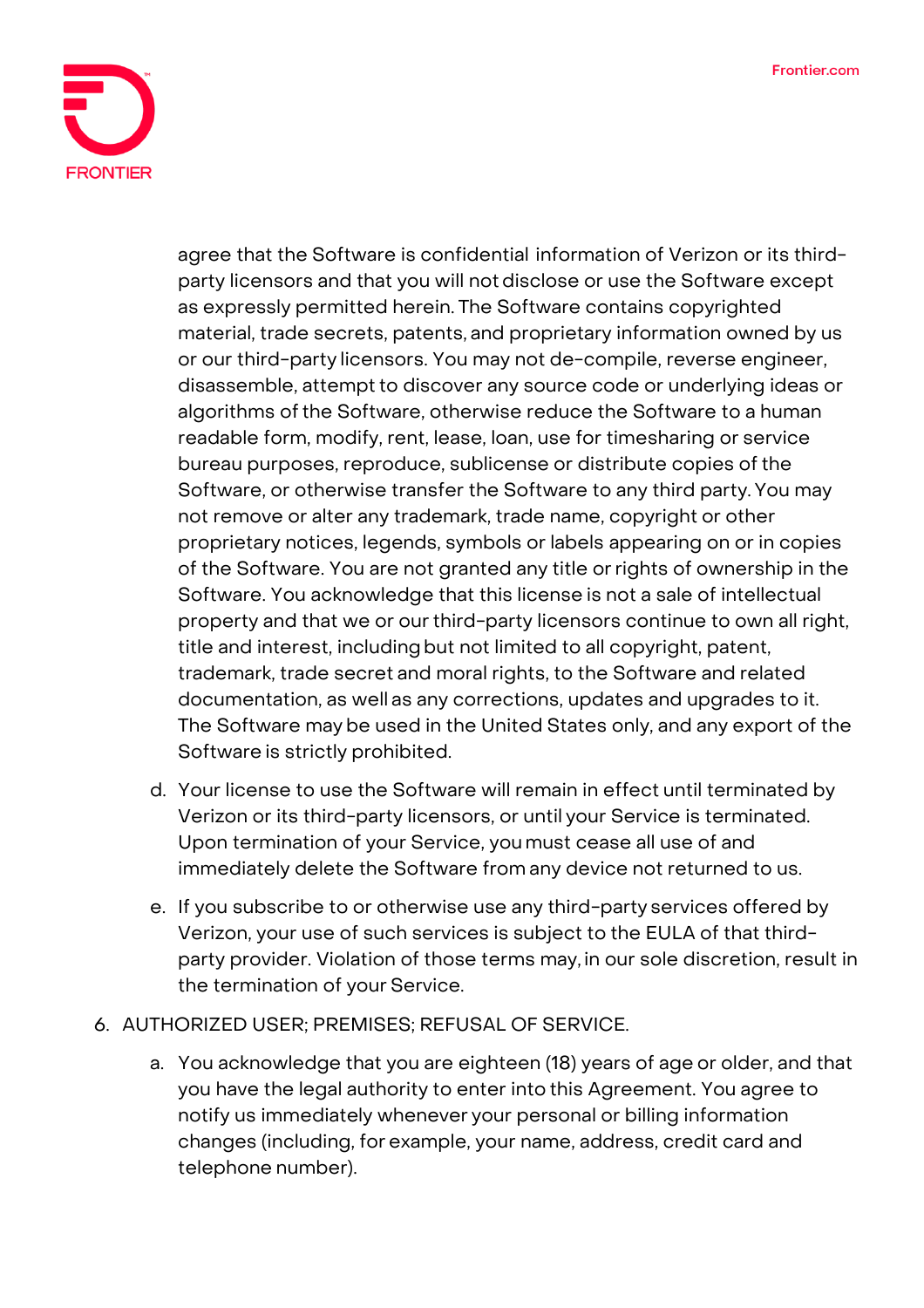

- b. You agree to allow us and our representatives the right, at reasonable times, to enter the Premises for the purpose ofinstalling, maintaining, servicing, inspecting, upgrading and/or removing the Service (including any Equipment and, subject to and limited by any applicable limited warranty, laws, and/or policies, Other Devices).
- c. You acknowledge and agree that you are either an owner of, or legal tenant in, your Premises, and as such have the right to allow us and our representatives to enter and make modifications to the Premises in connection with the delivery of the Service.
- d. We reserve the right, in our sole discretion, to refuse to provide the Service to you for any reason at any time, consistent with law.
- e. You acknowledge that the Service is subject to U.S. export control laws and regulations. You represent that you are not a citizen of an embargoed country or prohibited end user under applicable U.S. export and antiterrorism laws, regulations andlists. You will not use, export or allow a third party to use or export the Service in any manner that would violate applicable law, including but not limited to applicable export control laws and regulations. You further agree to comply with U.S. export laws concerning the transmission of technical data and other regulated materials, including the export of any provided equipment, via the Service.
- 7. PERSONAL DATA AND PRIVACY POLICY.

Verizon will treat your personally identifiable informationprovided to us in accordance with our current Privacy Policy applicable to Fios TV Services, which is subject to change. A copy of the Privacy Policy applicable to Fios TV Services is available at verizon.com/privacy.

8. CHANGES TO THIS AGREEMENT.

The current version of the terms of this Agreement shall be available on [www.verizon.com/terms.](http://www.verizon.com/terms) From time to time, we will make revisions to this Agreement and to the policies relating to the Service, including revisions to the provisions that govern the way that you and Verizon resolve disputes. We will provide notice of such revisions through the cable system, including the Message Center located in the interactive media guide. You agree to visit the interactive media guide periodically to review any such revisions. Revisions to the terms and conditions shall be effective on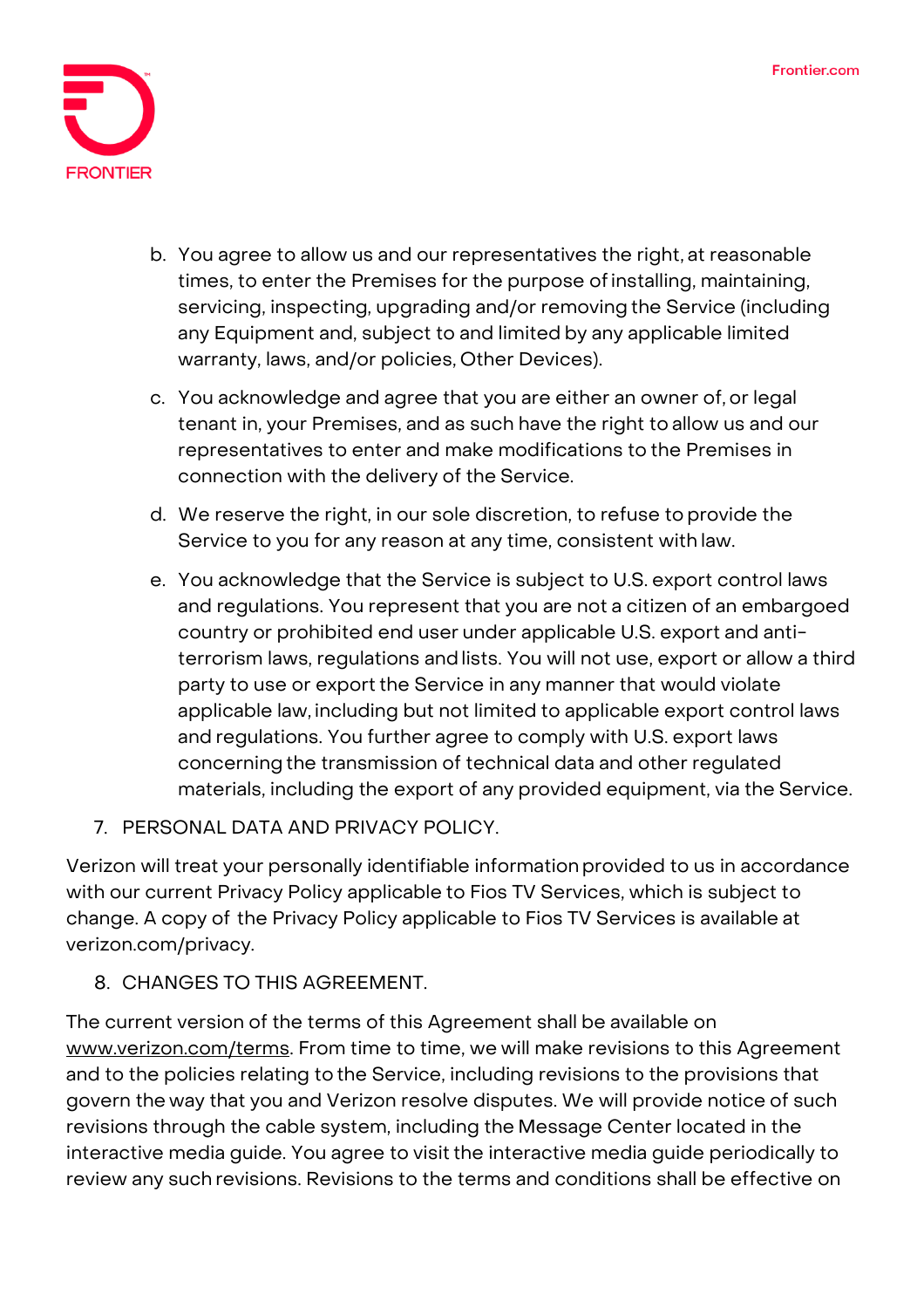

the date specified in the notice. Unless we provide otherwise, you accept the revisions and agree to abide by them by continuing to use the Service after the revisions are effective.

## 9. EQUIPMENT; MAINTENANCE AND OWNERSHIP OF EQUIPMENT.

- a. We do not guarantee that the Service will work correctly if you use equipment to access the Service other than the Equipment, or Other Devices authorized by Verizon for use in connection with the Service, including but not limited to smartphones, tablets, other portable devices, gaming consoles and internet-ready equipment. We have no responsibility for the operation or support, maintenance or repair of any third-party Other Devices, software or services that you choose to use in connection with the Service or with the Equipment or Other Devices provided by us. We assume no responsibility for the operation of the Service if equipment other than the Equipment or Other Devices authorized by us for use in connection with the Service are used to access the Service.
- b. You acknowledge and agree that at all times ownership of the Equipment shall remain with us and that this Agreement allows you to use Equipment only in connection with your receipt and use of the Service. We may, at our option, supply new or reconditioned Equipment or non-third party Other Devices to you. We willrepair and maintain the Equipment owned by us at our expense, unless such repair or maintenance is made necessary due to misuse, abuse or intentional damage to the Equipment, in which case you will be financially responsible for the repair or replacement of the damaged Equipment. Except as set forth in the terms and conditions of any Verizon limited warranty applicable to Other Devices, we have no obligation to repair, replace, or maintain any such Other Devices. You also agree that the Equipment will not be serviced by anyone other than our employees or our designated agents or representatives. You further agree not to tamper with or otherwise harm the Equipment, and that you will not copy, modify, reverse compile or reverse engineer any Equipment or Other Devices, or software or firmware provided by Verizon in connection with the Service. Except as set forth below, upon termination of the Service, or if the occupancy or ownership of your Premises changes, you are responsible for returning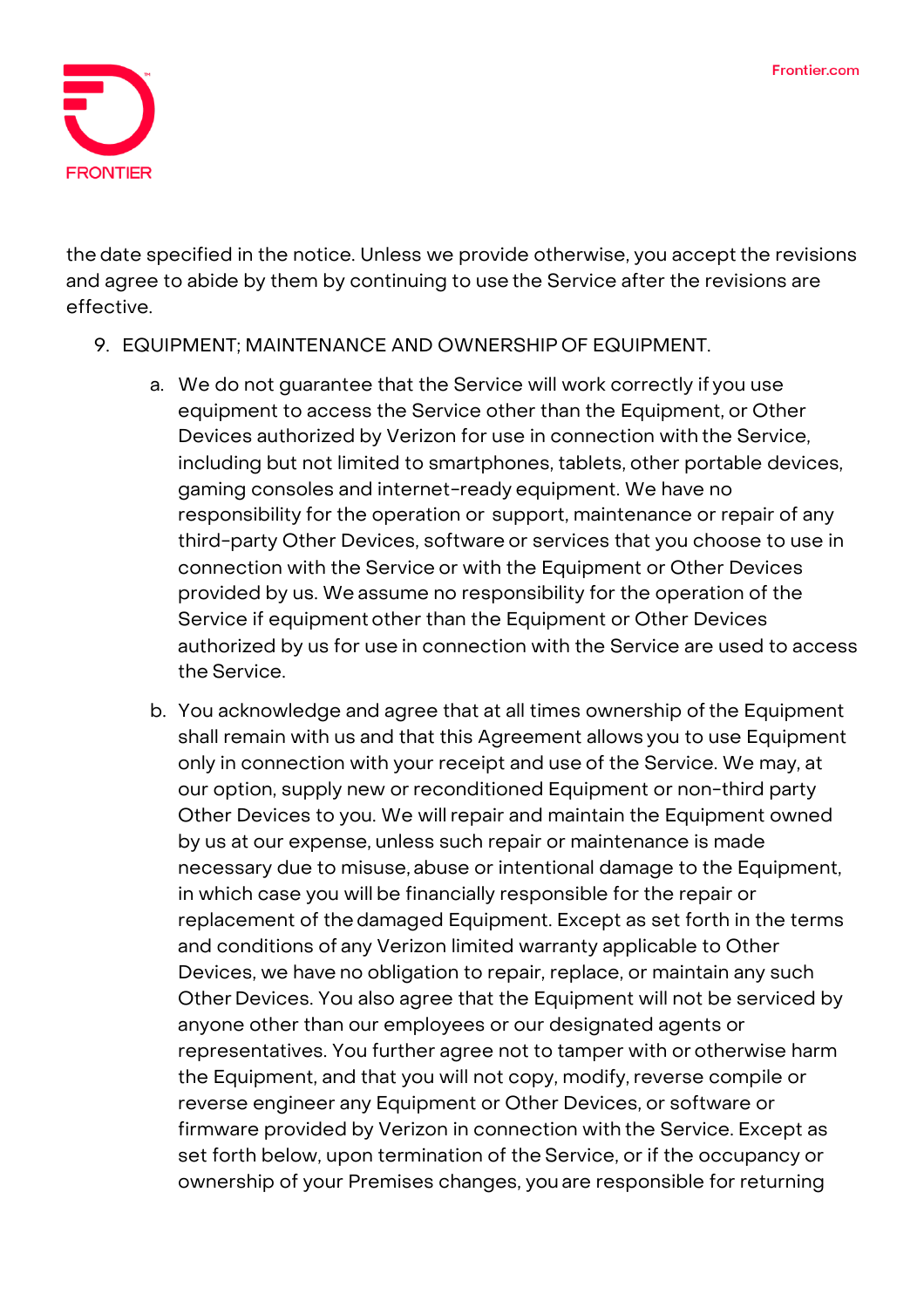

the Equipment to us in an undamaged condition, subject only to reasonable wear and tear. Failure to return any Equipment owned by us within 30 days as instructed by Verizon, or returning Equipment in a damaged condition (subject only to reasonable wear and tear), will result in the imposition of an Equipment fee that may be substantial. If the Equipment is affixed with a label which includes the following (or similar) message, "PROPERTY OF VERIZON. DO NOT REMOVE FROM PREMISES," then you must not remove the Equipment and you will not be charged an Equipment Fee as long as the Equipment is left in place in reasonable condition (subject only to reasonable wear and tear.)

- c. In the event that any Equipment is stolen, you are required to provide us with a copy of the police report to verify that such Equipment was reported stolen. If no report is produced, then you will be held financially responsible for the stolen Equipment.
- d. Fios TV Equipment and Other Devices are priced separately from the price of the Service or Bundled Services plan, and may not be subject to the price protection applicable to the Service or Bundled Services plan in a term agreement or promotional offer.
- e. You may be required to pay certain Equipment-related fees, such as restocking fees and/or exchange fees.

## 10. TERMINATION OF SERVICE; TERMINATION FEES.

a. You or Verizon may terminate the Service at any time and for any reason by giving notice to the other in accordance with the notice provisions set forth in this agreement. Unless otherwise required by applicable law, termination will be effective on the last day of that month's billing cycle, and you are responsible for all charges incurred through the date of termination. Installation or setup fees paid at the initiation of the Service, if any, are not refundable. If a termination is a result of violation by you of the terms of this agreement, you may also be liable to pay an Early Termination Fee as set forth in Section 10(b). We may, at our sole discretion, refuse to accept your subsequent request for Service following a termination or suspension of your use of the Service.If your Service is terminated for any reason, you may be required to pay a reconnection fee or additional deposit before the Service is reactivated.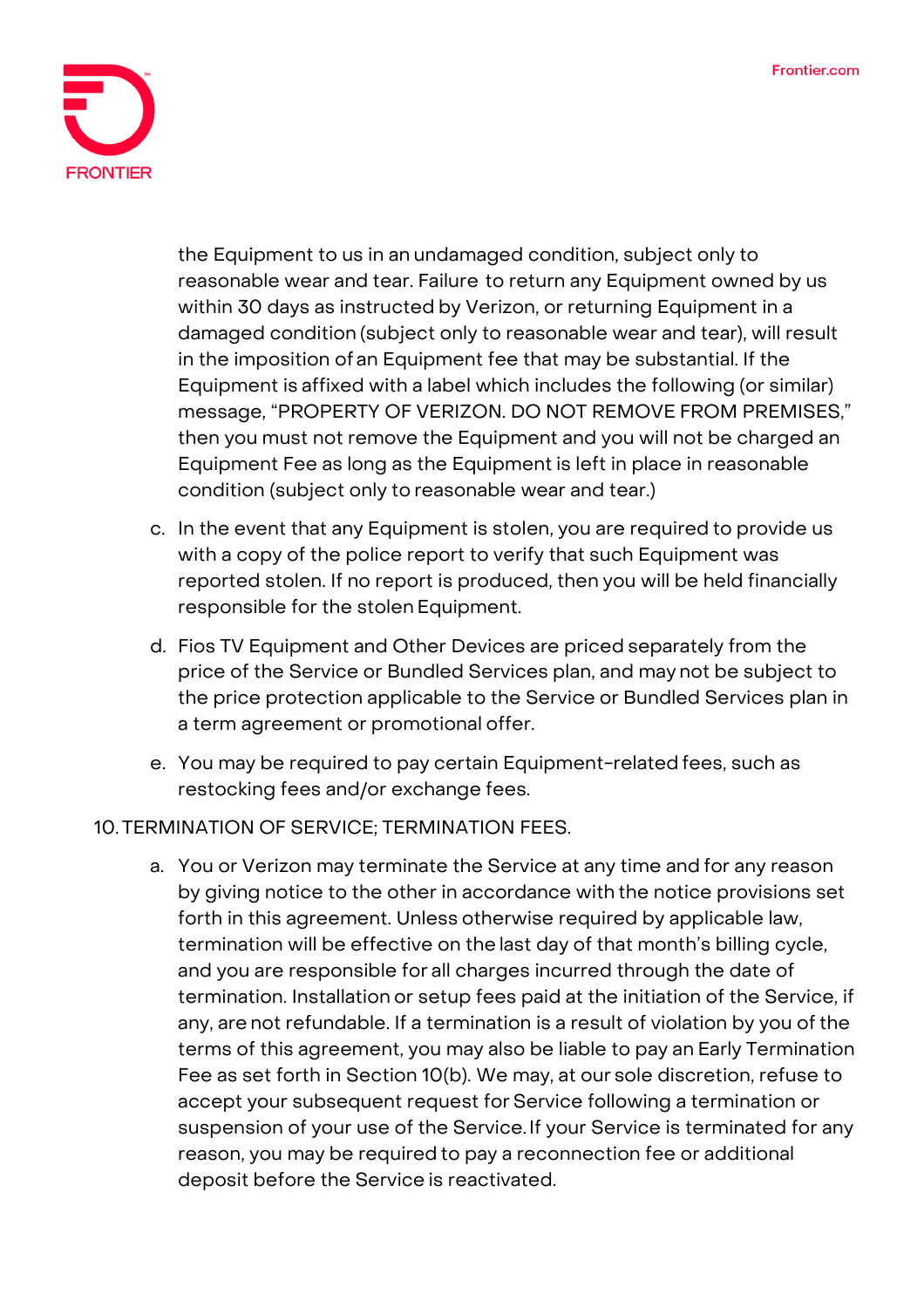

- b. EXCEPT AS OTHERWISE SET FORTH IN THIS AGREEMENT, IF YOU HAVE CHOSEN TO SUBSCRIBE TO A BUNDLED SERVICES PLAN WITH A MINIMUM TERM COMMITMENT, IF ANY OF THE BUNDLE SERVICES ARE TERMINATED BY YOU OR BY US BEFORE COMPLETING YOUR MINIMUM TERM, THEN YOU AGREE TO PAY VERIZON THE EARLY TERMINATION FEE SET FORTH IN THE BUNDLED SERVICES PLAN YOU HAVE CHOSEN.
- 11. PRICING AND PAYMENT.

In consideration for your receipt of the Service and use of any Equipment or Other Devices, you agree to pay us as follows:

a. Service Fees. Billing for the Service will begin automatically: (i) upon installation of the Service if the Service is installed by Verizon or (ii) on the Due Date established by Verizon (afterthe Equipment, and any applicable Other Devices, has been delivered) if the Service is self-installed by you. Billing will continue until the Service is terminated in accordance with Section 10 (a) of this Agreement. You will begin receiving any discount associated with a Bundled Services plan once all the Bundled Services have been installed. Regular Service and Equipment (and, if applicable, Other Devices) charges are billed each month in advance. You agree to pay us in advance, at our rates in effect at the time, through all periods until the Service is terminated in accordance with Section 10 (a) of this Agreement. Other transactional charges, such as for On Demand or Pay Per View Services, are billed after the applicable service or feature has been ordered or provided to you. You may also be required, based on your ordering and payment history, to provide pre-billing statement payment by credit card or such other payment method as we may designate for transactional services such as On Demand or Pay Per View Services. You agree to pay all applicable charges for the Service and Equipment or Other Devices by the due date set forth in your monthly invoice. Rates for the Service and other charges (excluding charges detailed in Section 11(b) – (d)) may be changed by us at any time, subject to the provision of prior notice to you as required by law. If we provide you with notice, it will be provided as set forth in Section 14 below. Rates for On Demand and Pay Per View Services may change at any time. Your billing statement may also contain certain other charges (including, without limitation, taxes andother governmental fees, as well as charges such as franchise fees, account activation and installation charges, franchise related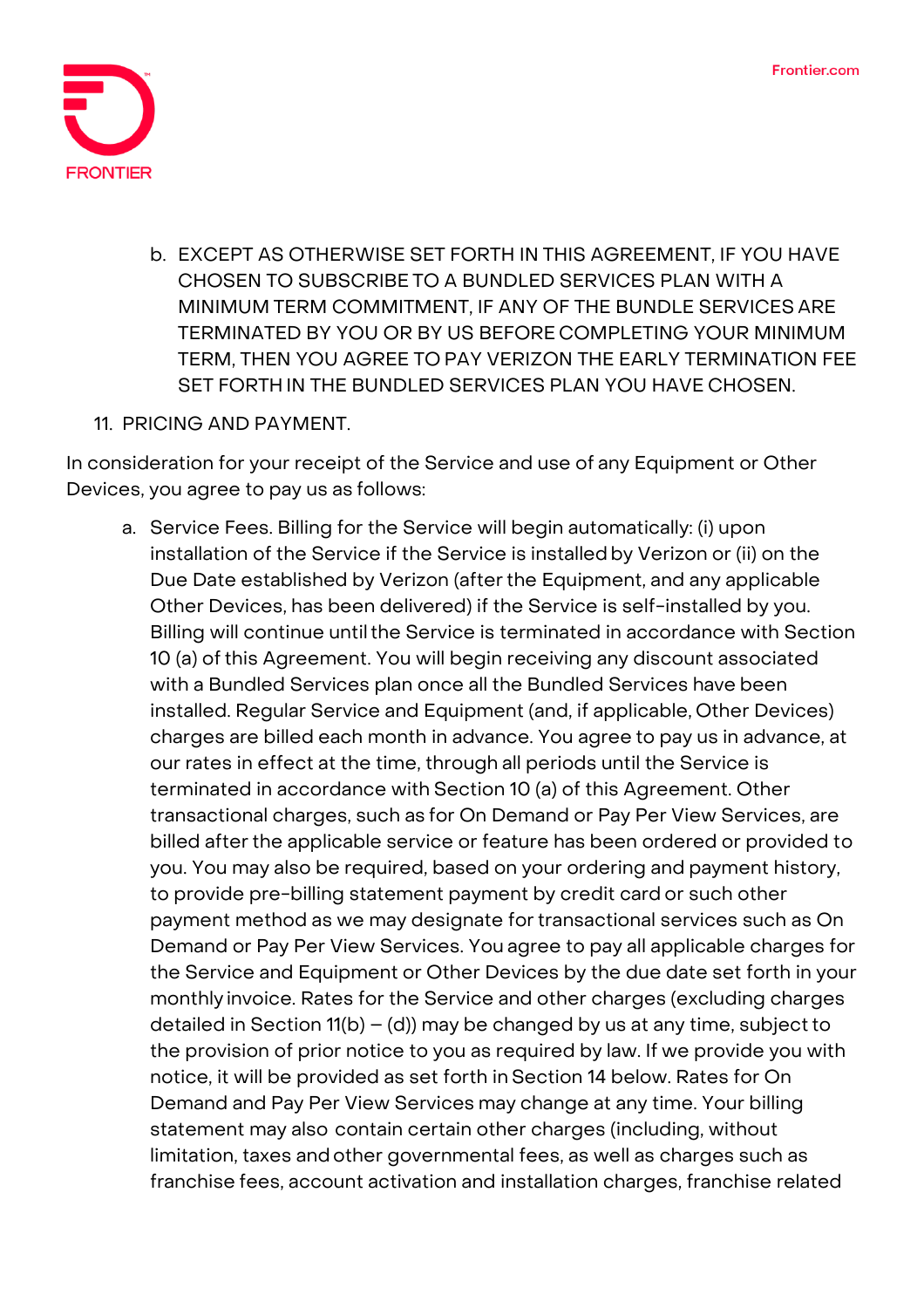

costs, surcharges, reactivation fees, customized setup fees, late payment charges on past-due balances, returned payment fees, Early Termination Fees and other nonrecurring charges) and you agree to pay such other charges by the due date set forth in your billing statement. The waiver of any fees or charges is at our discretion. If you cancel any component of a Bundled Services plan, the monthly charges for the remaining services on your account will automatically convert to the applicable existing nondiscounted monthly service rate.

- b. Plans with Minimum Terms. If you subscribe to a Bundled Services plan with a term commitment, you agree to maintain such services for the minimum term of that plan. At the end of your term, you may be given the option to select a new Bundled Services plan. If you do not select a new Bundled Services plan, your account will automatically convert to a month-to-month plan at a monthly fee that may be higher than your current rate. If you subscribe to a new Bundled Services plan, the terms of that plan will apply.
- c. Third-Party Charges. You acknowledge and agree that you may incur charges with third-parties that are separate and apart from the Service Fees charged by us. These may include charges resulting from accessing online services or purchasing products and services through interactive options available through the Service, and may include additional service and data charges or fees from a wireless or internet service provider (which may be a third party or a Verizon affiliate). You are solely responsible for all charges payable to third parties or Verizon affiliates, including all applicable taxes. In addition, you are solely responsible for protecting the security of credit card and other personal information provided to others in connection with such transactions.
- d. Late Fees. If we do not receive your full and complete payment by the due date, we may charge you a late fee on the unpaid balance and may also terminate or suspend your Service. In the event we utilize a collection agency or resort to legal action to recover an unpaid balance, you agree to reimburse us for all expenses incurred to recover such unpaid balance, including reasonable attorneys' fees and costs. If you fail to pay on time and Verizon refers your account(s) to a third party for collection, a collection fee willbe assessed and will be due at the time of the referral to the thirdparty. The fee will be calculated at the maximum percentage permitted by applicable law, not to exceed 18 percent.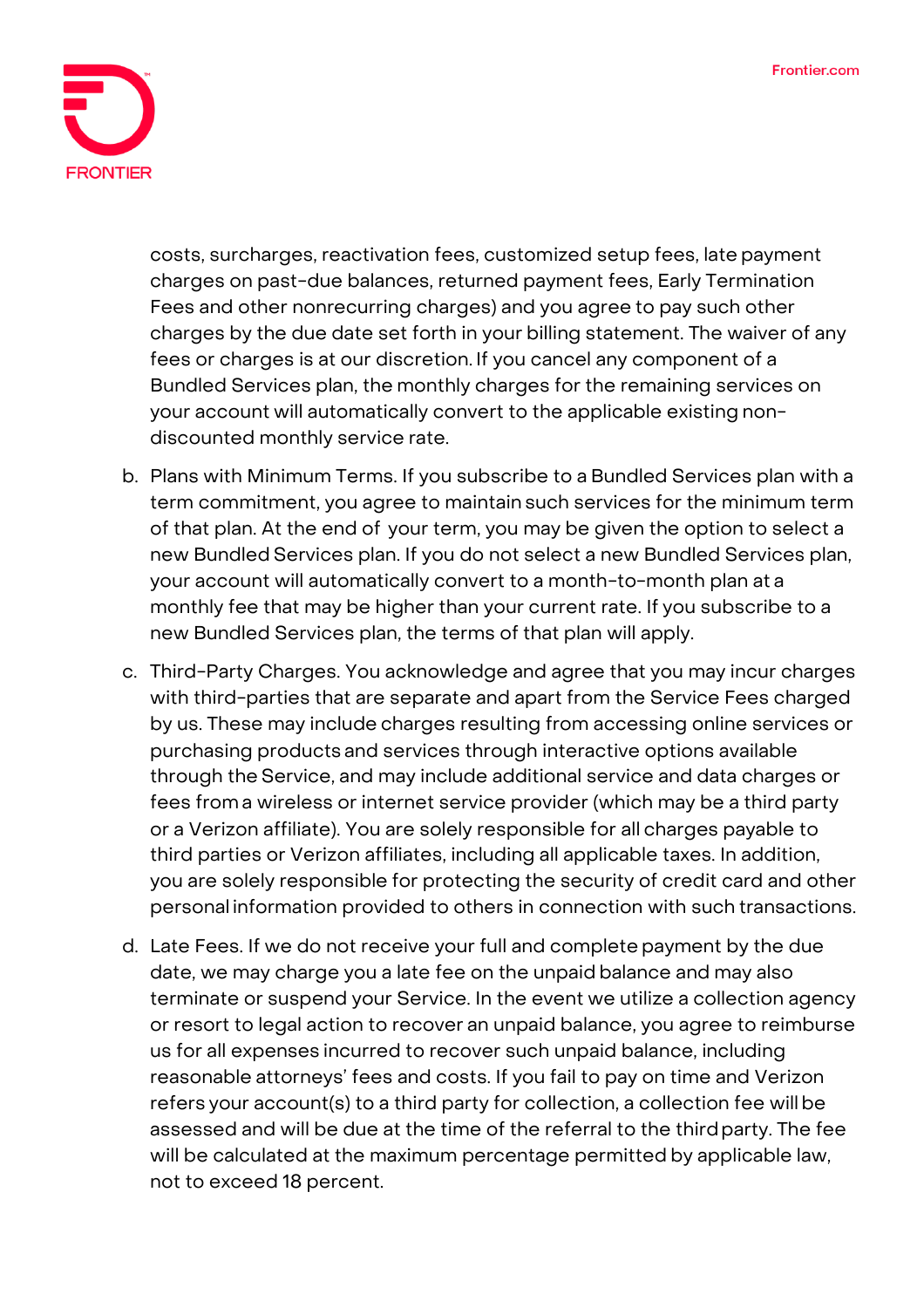

- e. Customer Deposits. We may require that you provide us with a refundable deposit ("Customer Deposit") prior to or upon the activation or reactivation of the Service. We may also require an additional Customer Deposit after activation of the Service if you fail to pay any amounts when due hereunder or seek to upgrade your Service. We may apply Customer Deposits against any unpaid amounts at any time. Within ninety (90) days of termination of Service, we shall return a sum equal to the Customer Deposit, without interest unless otherwise required by law, minus any amounts due on your account including, without limitation, any amounts owed to us for unreturned or damaged Equipment.
- f. Questions About Your Billing Statement. Subject to applicable law, if you intend to dispute a charge on your billing statement, you must contact us within 60 days of your billing date you receive the bill in question. UNDISPUTED PORTIONS OF YOUR BILLING STATEMENT MUST BE PAID BY THE DUE DATE TO AVOID A LATE FEE AND POSSIBLE SUSPENSION OR TERMINATION OF THE SERVICE.
- g. Payments. Except as otherwise permitted under applicable law, you agree that you will pay your bill by check, credit or debit card, electronic funds transfer payments or such other payment method as we may designate. The outstanding balance is due in full each month. If any bank or other financial institution refuses to honor any payment, draft or instrument submitted for payment to your account, we may charge you a fee in accordance with applicable law. Based on your election and subject to our approval, Verizon or its agent will bill you directly, or bill your charge card or local Verizon telephone bill (where available). IF YOU ELECT TO BE BILLED ON YOUR VERIZON PHONE BILL, BY USING THE SERVICES, YOU AGREE TO HAVE ALL SERVICE CHARGES INCLUDED ON YOUR PHONE BILL. IF YOU SUBSCRIBE TO A BUNDLED SERVICES PLAN, THEN ALL OF THE BUNDLED SERVICES MUST BE BILLED ON YOUR VERIZON PHONE BILL.
- **h.** Consents Regarding Credit. We may evaluate your credit history before modifying or providing you Service. In order to establish an account with us and/or obtain or modify the Service, you hereby authorize us to obtain a report from a consumer credit agency and to exchange information with others in connection with determining your creditworthiness.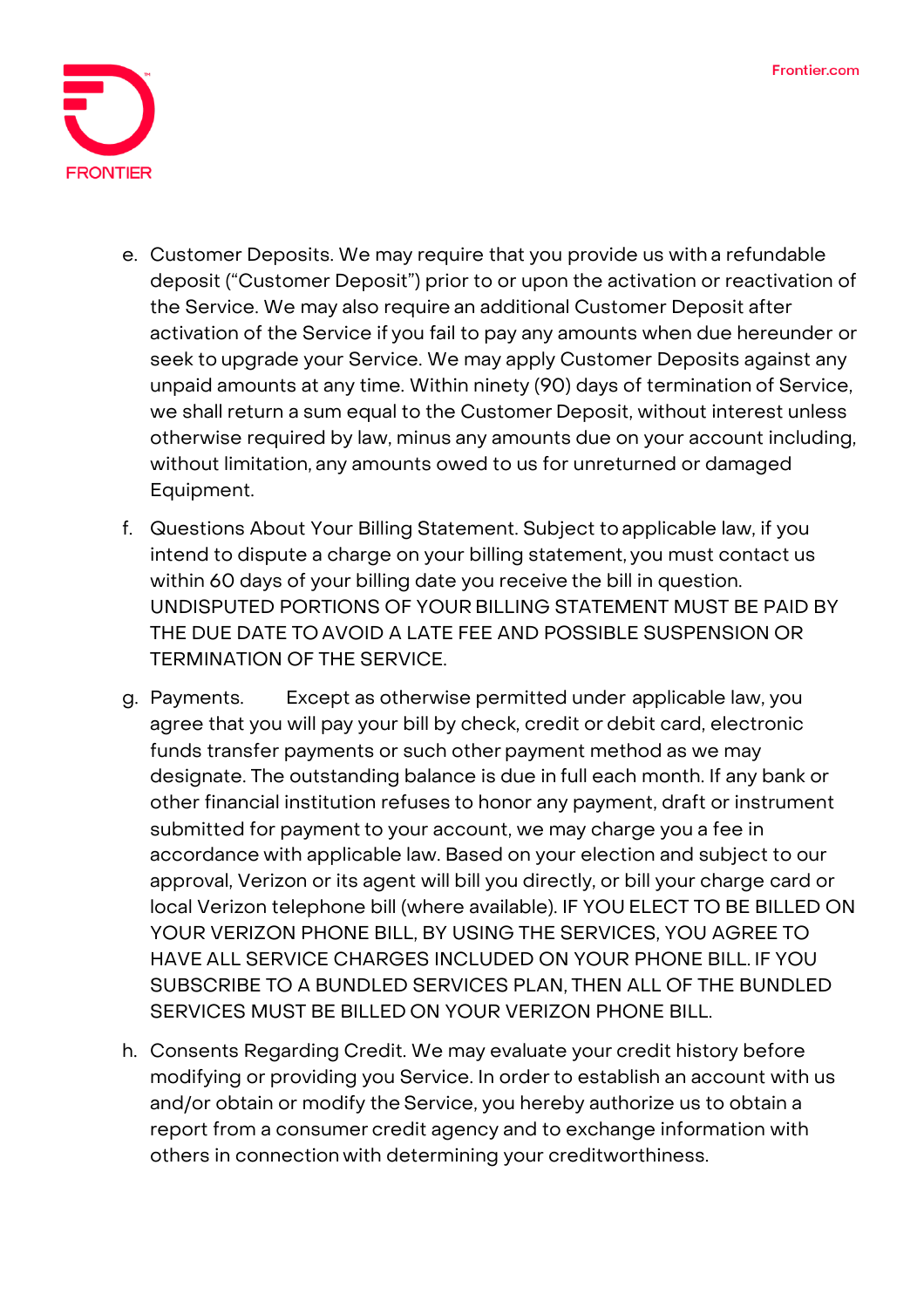

**We may report information about your account to credit bureaus. Late payments, missed payments, or other defaults on your account may be reflected in your credit report.**

- i. Complaint Procedures. If you have any concerns regarding customer service, billing, or service quality, please contact us via the methods set forth in your monthly invoice or in the "Contact Us" section of verizon.com. When you contact us, please explain the nature and history of the problem. We will try topromptly resolve your concern. If we are unable to resolve your concern, we will notify you that we are unable to do so and explain the reason why.
- j. Braille and Large Print Bills. For information aboutreceiving your Verizon bills in either Braille or Large Print, call 1.800.974.6006, Monday-Friday, 8:30am-5:00pm.

### 12. WARRANTIES AND LIMITATION OF LIABILITY.

- a. Service Interruptions. The Service may be interrupted from time to time for a variety of reasons, and Verizon does not represent or warrant that the Service or the Equipment, or any Other Devices, will be available or perform in a manner that meets your needs. Verizon will not be liable for any inconvenience, loss, liability or damage resulting from any preemption, loss, blackout or interruption of the Service, directly or indirectly caused by or resulting from any circumstances, including, without limitation, any circumstance beyond Verizon's reasonable control, including, but not limited to, causes attributable to you or your property, inability to obtain access to the Premises, failure of a communications satellite or our network, inability to access or interruptions in accessing Programming, loss of use of poles or other utility facilities, strike, labor dispute, riot or insurrection,war, explosion, act of terrorism, malicious mischief, fire, flood orother acts of God, failure or reduction of power, or any court order, law, act or order of government restricting or prohibiting the operation or delivery of the Service.
- b. YOU ACKNOWLEDGE AND AGREE THAT THE SERVICE SUPPLIED HEREUNDER IS PROVIDED ON AN "AS IS" OR "AS AVAILABLE" BASIS, WITH ALL FAULTS. EXCEPT AS OTHERWISE SPECIFICALLY SET FORTH IN THIS AGREEMENT AND AS OTHERWISE SPECIFICALLY SET FORTH IN ANY MANUFACTURER WARRANTY FOR ANY EQUIPMENT OR OTHER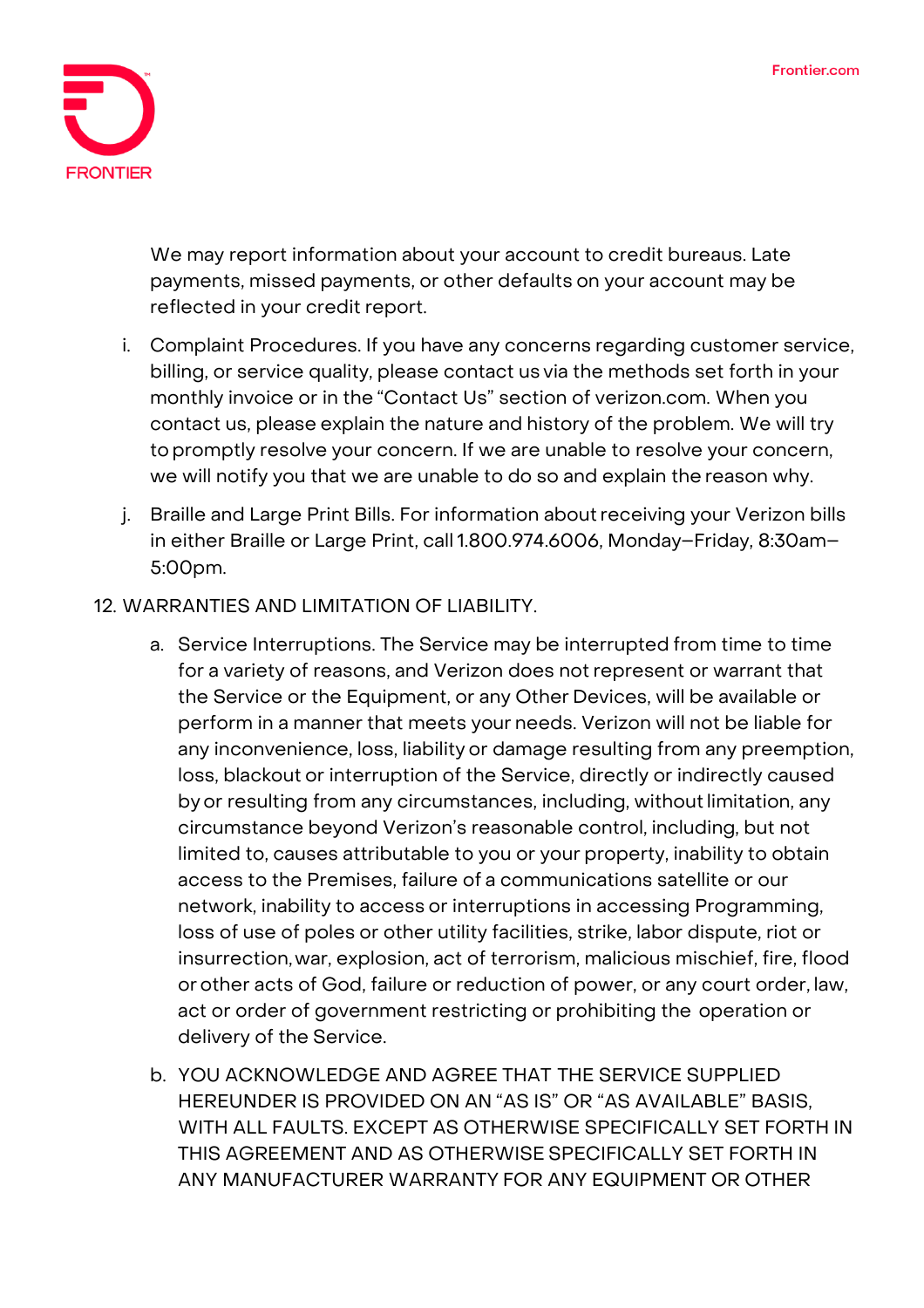

DEVICES PROVIDED BY VERIZON (BUT ONLY IF SUCH WARRANTY IS INCLUDED WITH SUCH EQUIPMENT OR OTHER DEVICES), VERIZON (AND ITS OFFICERS, EMPLOYEES, PARENT, SUBSIDIARIES, AND AFFILIATES), (COLLECTIVELY THE "VERIZON PARTIES"), ITS THIRD-PARTY LICENSORS, PROVIDERS AND SUPPLIERS, DISCLAIM ANY AND ALL WARRANTIES AND CONDITIONS FOR THE SERVICE, WHETHER EXPRESS OR IMPLIED, INCLUDING BUT NOT LIMITED TO THE IMPLIED WARRANTIES OF MERCHANTABILITY AND FITNESS FOR A PARTICULAR PURPOSE, ACCURACY, NON-INFRINGEMENT, NON- INTERFERENCE, TITLE, COMPATIBILITY OF COMPUTER SYSTEMS, COMPATIBILITY OF SOFTWARE PROGRAMS, INTEGRATION, AND THOSE ARISING FROM COURSE OF DEALING, COURSE OF TRADE, OR ARISING UNDER STATUTE. ALSO, THERE IS NO WARRANTY OF WORKMANLIKE EFFORT OR LACK OF NEGLIGENCE. NO ADVICE OR INFORMATION GIVEN BY VERIZON OR ITS REPRESENTATIVES SHALL CREATE A WARRANTY WITH RESPECT TO ADVICE PROVIDED.

- c. VERIZON DOES NOT WARRANT OR GUARANTEE THAT SERVICE CAN BE PROVISIONED TO YOUR LOCATION, OR THAT PROVISIONING WILL OCCUR ACCORDING TO A SPECIFIED SCHEDULE, EVEN IF VERIZON HAS ACCEPTED YOUR ORDER FOR SERVICE. THE PROVISIONING OF SERVICE IS SUBJECT TO NETWORK AVAILABILITY AND THE CONDITION OF WIRING INSIDE YOUR LOCATION, AMONG OTHER FACTORS. IN THE EVENT YOUR LINE IS NOT PROVISIONED FOR ANY REASON, NEITHER YOU NOR VERIZON SHALL HAVE ANY DUTIES OR OBLIGATIONS UNDER THIS AGREEMENT OTHER THAN YOUR OBLIGATION TO RETURN ANY EQUIPMENT).
- d. IN NO EVENT SHALL THE VERIZON PARTIES OR VERIZON'S THIRD-PARTY LICENSORS, PROVIDERS OR SUPPLIERS BE LIABLE FOR: (A) ANY DIRECT, INDIRECT, PUNITIVE, SPECIAL, CONSEQUENTIAL OR INCIDENTAL DAMAGES, INCLUDING, WITHOUT LIMITATION, LOST PROFITS OR LOSS OF REVENUE, LOSS OF PROGRAMS OR INFORMATION OR DAMAGE TO DATA ARISING OUT OF THE USE, PARTIAL USE OR INABILITY TO USE THE SERVICE, OR RELIANCE ON OR PERFORMANCE OF THE SERVICE, REGARDLESS OF THE TYPE OF CLAIM OR THE NATURE OF THE CAUSE OF ACTION, INCLUDING WITHOUT LIMITATION, THOSE ARISING UNDER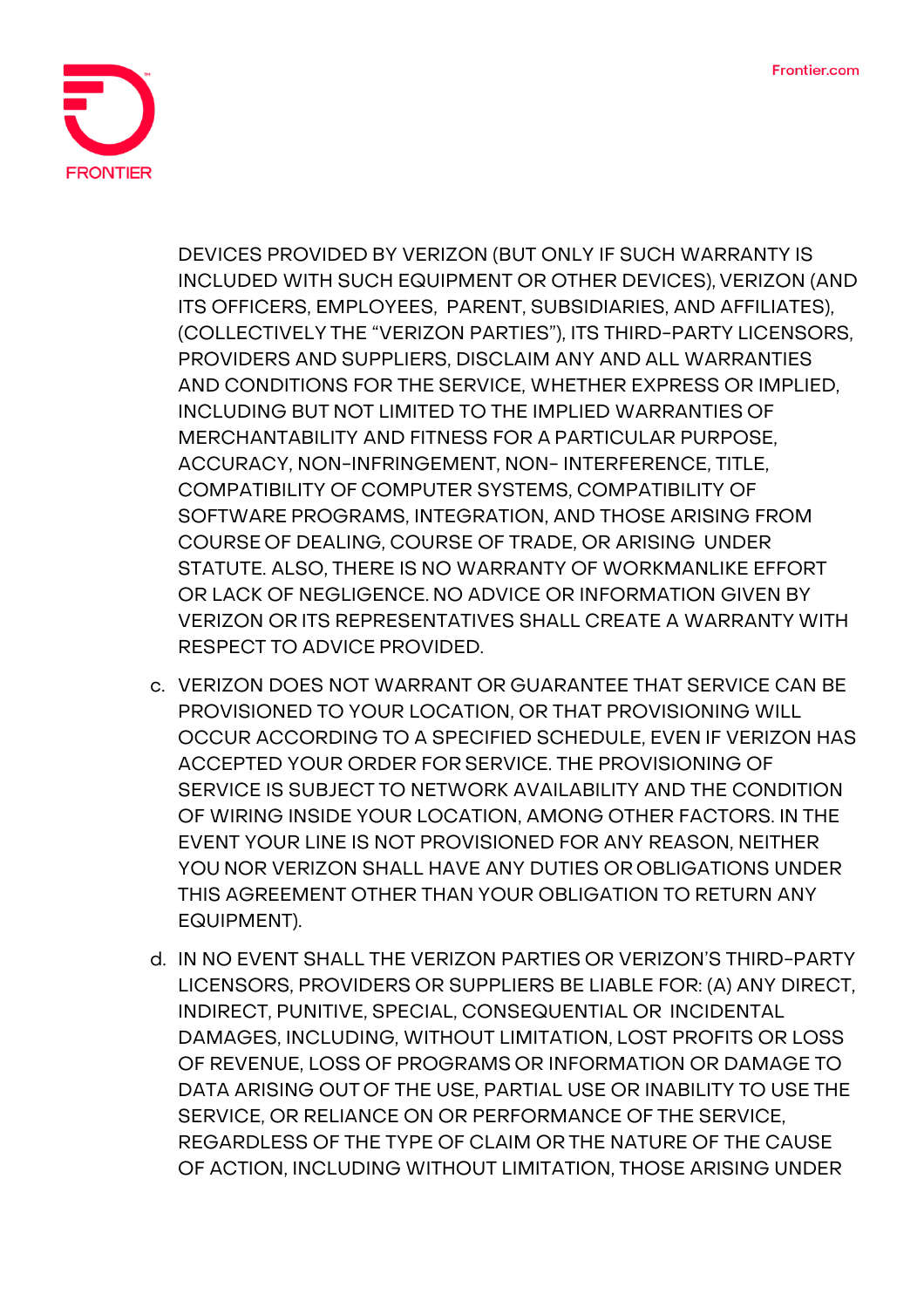

CONTRACT, TORT, NEGLIGENCE OR STRICT LIABILITY, EVEN IF VERIZON HAS BEEN ADVISED OF THE POSSIBILITY OF SUCH CLAIM OR DAMAGES, OR (B) ANY CLAIMS AGAINST YOU BY ANY OTHER PARTY.

- e. THE LIABILITY OF THE VERIZON PARTIES, OR (SUBJECT TO ANY DIFFERENT LIMITATIONS OF LIABILITY IN THIRD-PARTY END-USER LICENSE OR OTHER AGREEMENTS) OUR THIRD-PARTY LICENSORS, PROVIDERS OR SUPPLIERS, FOR ALL CATEGORIES OF DAMAGES SHALL NOT EXCEED A PRO RATA CREDIT FOR THE MONTHLY FEES (EXCLUDING ALL NONRECURRING CHARGES, REGULATORY FEES, SURCHARGES, FEES AND TAXES) YOU HAVE PAID TO VERIZON FOR THE SERVICE DURING THE SIX (6) MONTH PERIOD PRIOR TO WHEN SUCH CLAIM AROSE, WHICH SHALL BE YOUR SOLE AND EXCLUSIVE REMEDY REGARDLESS OF THE TYPE OF CLAIM OR NATURE OF THE CAUSE OF ACTION. THE FOREGOING LIMITATIONS SHALL APPLY TO THE FULL EXTENT PERMITTED BY LAW, AND ARE NOT INTENDED TO ASSERT ANY LIMITATIONS OR DEFENSES WHICH ARE PROHIBITED BY LAW.
- f. ALL LIMITATIONS AND DISCLAIMERS STATED IN THIS SECTION 12 ALSO APPLY TO VERIZON'S THIRD- PARTY LICENSORS, PROVIDERS AND SUPPLIERS, AS THIRD-PARTY BENEFICIARIES OF THIS AGREEMENT.
- g. THE REMEDIES EXPRESSLY SET FORTH IN THIS AGREEMENT ARE YOUR SOLE AND EXCLUSIVE REMEDIES. YOU MAY HAVE ADDITIONAL RIGHTS UNDER CERTAIN LAWS (SUCH AS CONSUMER LAWS), WHICH DO NOT ALLOW THE EXCLUSION OF IMPLIED WARRANTIES, OR THE EXCLUSION OR LIMITATION OF CERTAIN DAMAGES. IF THESE LAWS APPLY, OUR EXCLUSIONS OR LIMITATIONS MAY NOT APPLY TO YOU.

## 13. INDEMNIFICATION.

You agree to defend, indemnify and hold harmless the Verizon Parties from and against all liabilities, costs and expenses, including reasonable attorneys' and experts' fees, related to or arising from your use of the Service, the Equipment, and any Other Devices used in connection with the Service (or the use of your Service or any such Equipment or Other Devices by anyone else), (i) in violation of applicable laws, regulations or this Agreement including, without limitation, infringement of copyrights or other proprietary rights; or (ii) in any manner that harms any person or results in the personal injury or death of any person or in damage to or loss of any tangible or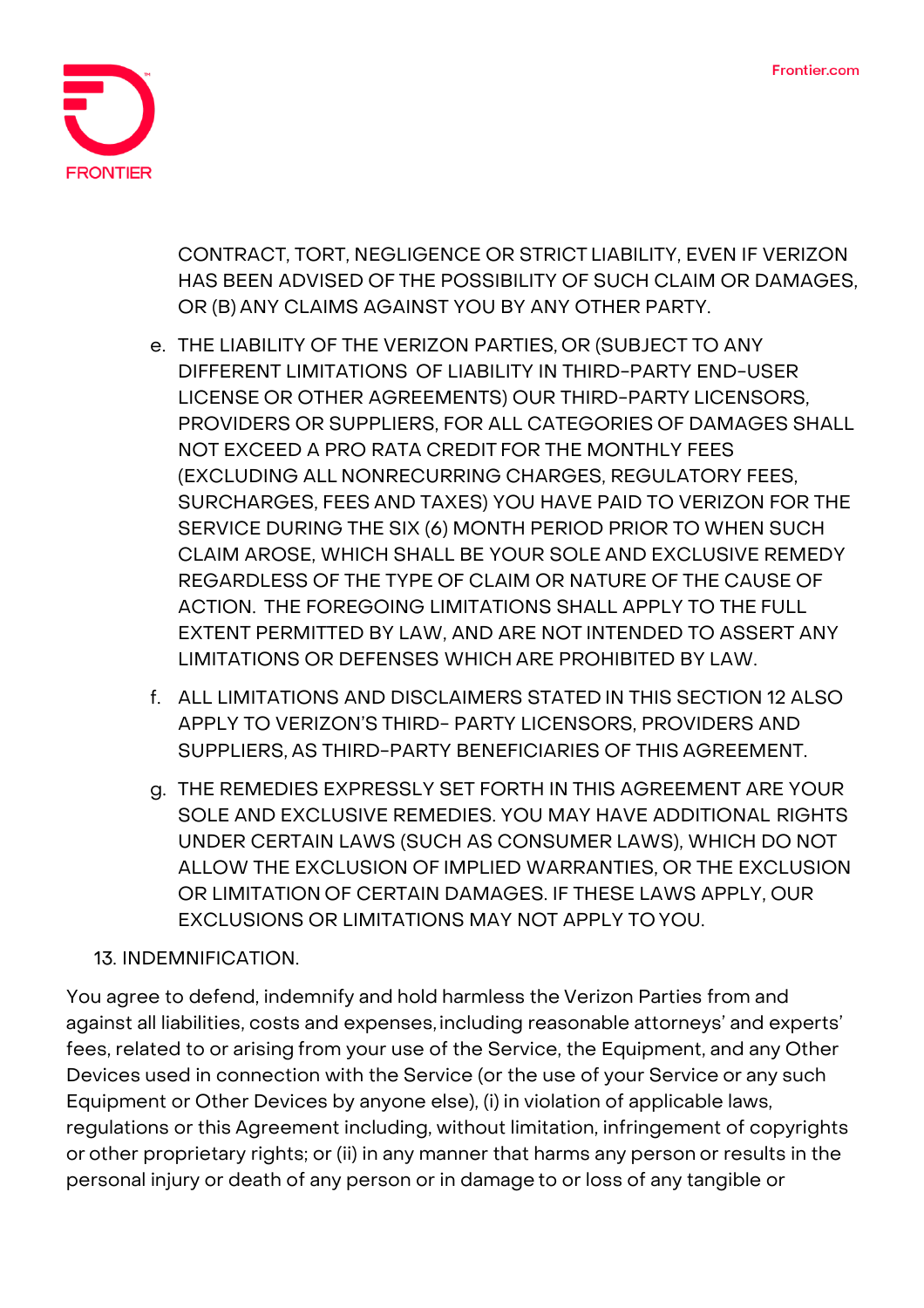

intangible (including data) property.

### 14. NOTICES.

If either of us intends to seek arbitration under this Agreement, the party seeking arbitration must first notify the other party of the dispute in writing at least 30 days in advance of initiating the arbitration. Notice to Verizon of either arbitration or mediation should be sent to [NoticeOfDispute@verizon.com](mailto:NoticeOfDispute@verizon.com) or to Verizon Dispute Resolution Manager, One Verizon Way, VC54N090, Basking Ridge, NJ 07920. A copy of the Notice of Dispute form can also be found at [www.verizon.com/terms/disputes.](http://www.verizon.com/terms/disputes) The notice must describe the nature of the claim and the relief being sought, in the manner directed in the applicable arbitration or mediation Section of this Agreement. Other notices required under this Agreement shall be provided by you by contacting us via the methods set forth in your monthly invoice or in the Contact Us section of verizon.com. Our notices to you shall be deemedgiven: (a) when sent by e-mail to your last-known e-mail address according to our records; (b) when delivered over the cable system; (c) when deposited in the United States mail addressed to you at your lastknown address; (d) when hand-delivered to your Premises, as applicable or (e) when included in our billing statements to you, regardless of whether billing statements are mailed to you or you have elected a paperless billing option.

#### 15. GENERAL PROVISIONS.

- a. Survival. All obligations of the parties under this Agreement, which, by their nature, would continue beyond the termination of the Agreement, including, without limitation, those relating to Limitation of Liability and Indemnification, shall survive such termination.
- b. Assignment. You agree not to assign or otherwise transferthis Agreement, or your rights and obligations under it, in whole or in part, to any other person. Any attempt to do so shall be void. Furthermore, you agree to notify us of any changes of ownership of, or occupancy in, the Premises immediately upon such transfer of ownership or change in occupancy. We may freely assign all or any part of this Agreement with or without notice to you and you agree to make all subsequent payments as directed.
- c. Applicable Law. Except as otherwise required by law, you and Verizon agree that the Federal Arbitration Act and the substantive laws of the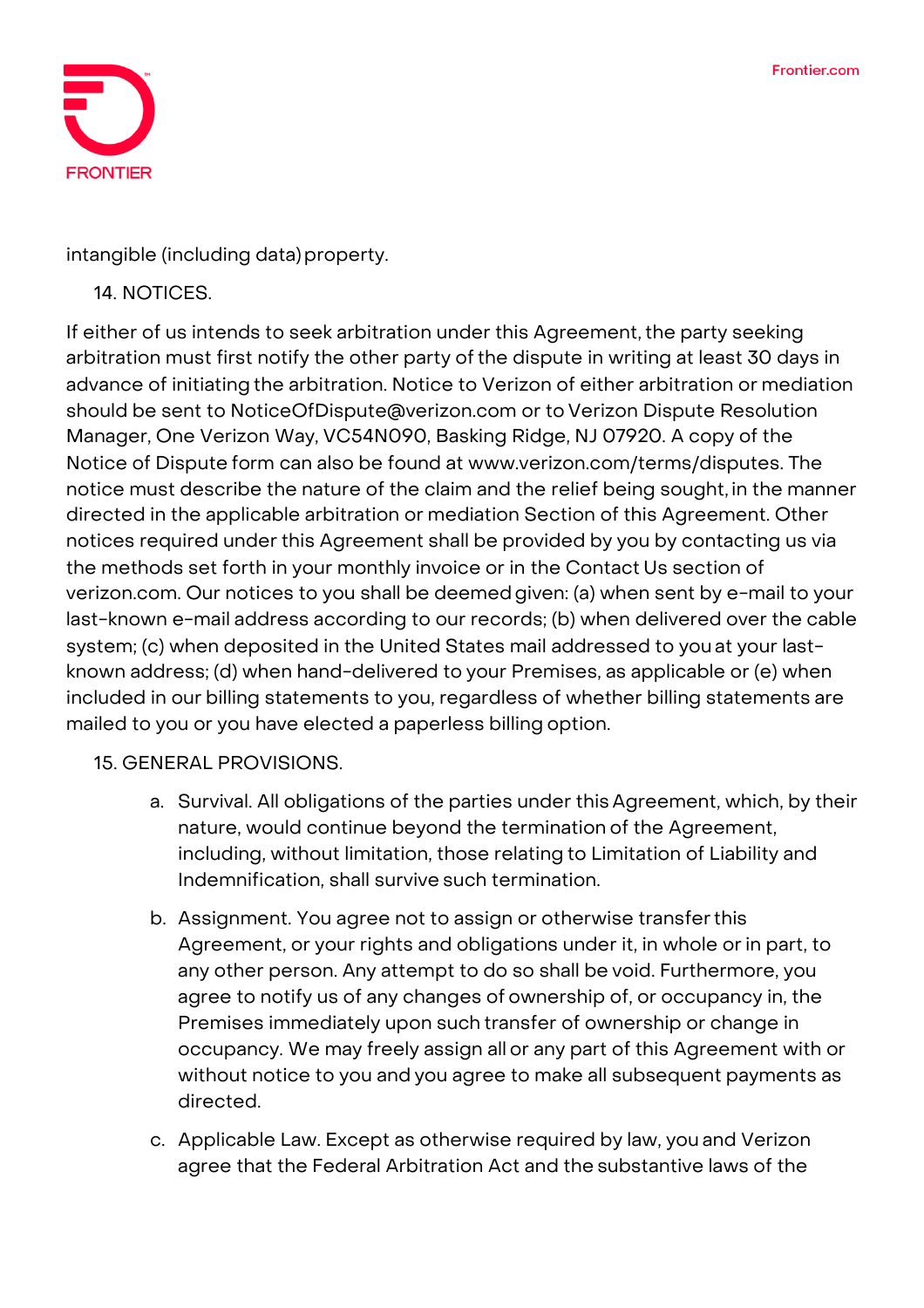

state and local area in which your Premises is located (the "Service Jurisdiction"), without reference to its principles of conflicts of laws, will be applied to govern, construe and enforce all of the rights and duties of the parties arising from or related in any way to the subject matter of this Agreement. UNLESS YOU AND VERIZON AGREE OTHERWISE, YOU AND VERIZON CONSENT TO THE EXCLUSIVE PERSONAL JURISDICTION OF AND VENUE IN AN ARBITRATION OR SMALL CLAIMS COURT LOCATED IN THE SERVICE JURISDICTION FOR ANY SUITS OR CAUSES OF ACTION CONNECTED IN ANY WAY, DIRECTLY OR INDIRECTLY, TO THE SUBJECT MATTER OF THIS AGREEMENT. Except as otherwise required by law, including the Service Jurisdiction laws relating to consumer transactions, any cause of action or claim you may have with respect to the Service must be commenced within one (1) year after the claim or cause of action arises or such claim or cause of action is forever waived.

- d. Waiver. Verizon's failure at any time to insist upon strict compliance with any of the provisions of this Agreement shall not be construed to be a waiver of such terms in the future. If any provision of this Agreement is determined to be invalid, illegal or unenforceable, the remaining provisions of this Agreement shall remain in full force and effect and the unenforceable portion shall be construed as nearly as possible to reflect the original intentions of the parties.
- e. Entire Agreement. This Agreement, including any policies or materials that are incorporated herein by reference, constitutes the entire agreement between you and Verizon with respect to the subject matter hereto and supersedes any and all prior or contemporaneous agreements whether written or oral. No changes by you to this Agreement shall be effective unless agreed to in writing, signed by an authorized person at Verizon.

## 16. VOLUNTARY MEDIATION.

Verizon offers customers the option of participating in a free internal mediation program. This program is entirely voluntary and does not affect either party's rights in any other aspect of the dispute resolution procedures outlined in Section 17. In our voluntary mediation program, we will assign an employee who is not directly involved in the dispute to help both sides reach an agreement. That person has all the rights and protections of a mediator and the process has all of the protections associated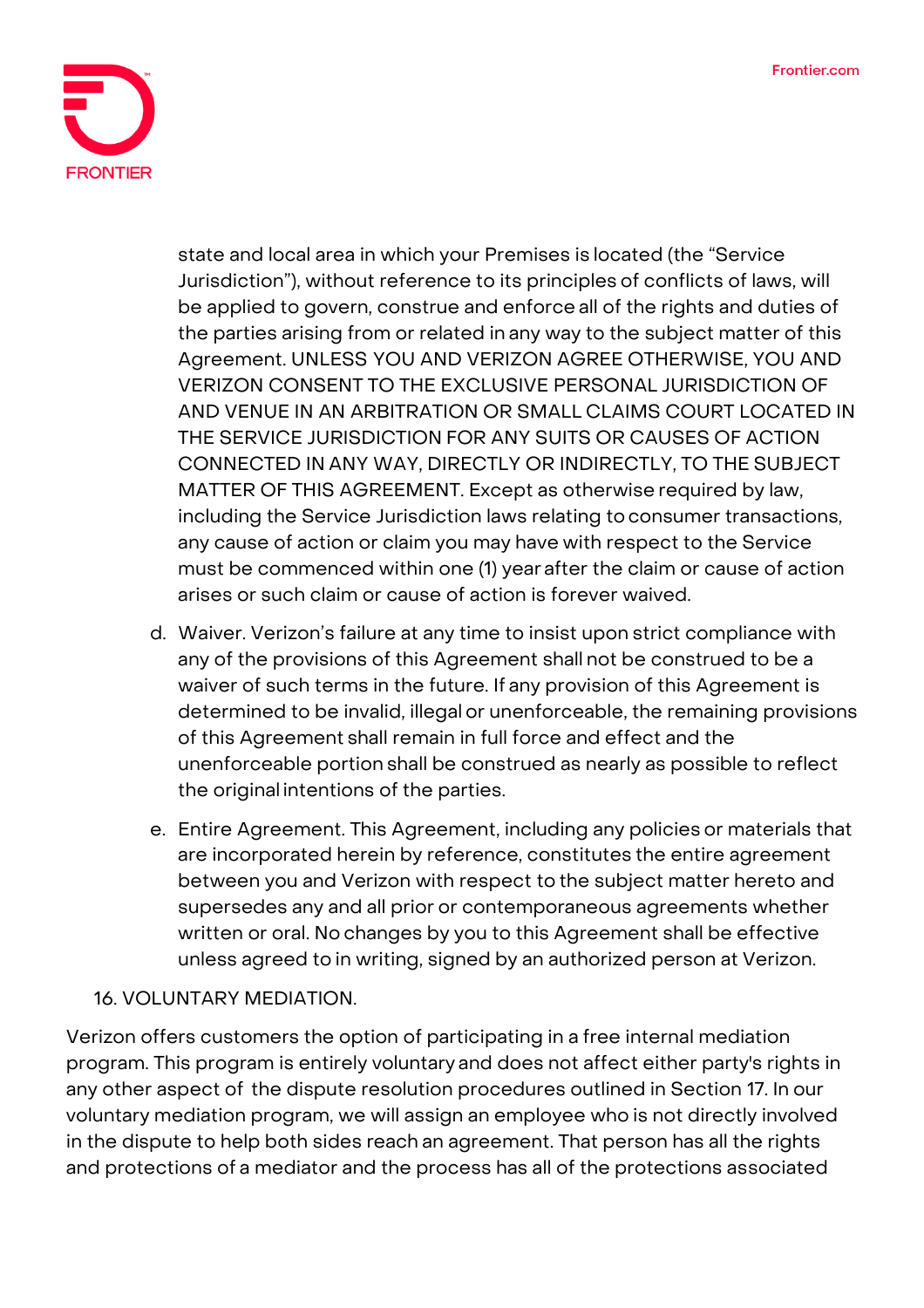

with mediation. For example, nothing said in the mediation can be used later in an arbitration or lawsuit. If you would like to know more, or you would like to start the mediation process, please contact us at [NoticeOfDispute@verizon.com](mailto:NoticeOfDispute@verizon.com) or through Verizon Dispute Resolution Manager, One Verizon Way, VC54N090, Basking Ridge, NJ 07920, for a Notice of Customer Dispute Form. A copy of the Notice of Dispute form can also be found at [www.verizon.com/terms/disputes.](http://www.verizon.com/terms/disputes) Fill out and send the Notice of Dispute Form to us according to the directions on the form.

17. ARBITRATION OR SMALL CLAIMS ACTIONS.

We hope to make you a happy customer, but if there's an issue that needs to be resolved, this Section outlines what's expected of both of us. YOU AND VERIZON BOTH AGREE TO RESOLVE DISPUTES ONLY BY ARBITRATION OR IN SMALL CLAIMS COURT. THERE IS NO JUDGE OR JURY IN ARBITRATION, AND THE PROCEDURES MAY BE DIFFERENT, BUT AN ARBITRATOR CAN AWARD YOU THE SAME DAMAGES AND RELIEF, AND MUST HONOR THE SAME TERMS IN THIS AGREEMENT, AS A COURT WOULD. IF THE LAW ALLOWS FOR AN AWARD OF ATTORNEYS' FEES, AN ARBITRATOR CAN AWARD THEM TOO. WE ALSO BOTH AGREE THAT:

- a. The Federal Arbitration Act applies to this Agreement. Except for small claims court cases that qualify, any dispute that in any way relates to or arises out of this agreement or from any equipment, products and services you receive from us (or from any advertising for any such products or services) will be resolved by one or more neutral arbitrators before the American Arbitration Association ("AAA"). You can also bring any issues you may have to the Better Business Bureau ("BBB"), attention of federal, state, or local government agencies, and if the law allows, they can seek relief against us for you.
- b. UNLESS YOU AND VERIZON AGREE OTHERWISE, THE ARBITRATION WILL TAKE PLACE IN THE COUNTY OF YOUR SERVICE JURISDICTION. For claims over \$10,000,the AAA's arbitration rules will apply; in such cases, the loser can ask for a panel of three new arbitrators to review the award. For claims of \$10,000 or less, the party bringing the claim can choose either the AAA's rules or, alternatively, can bring an individual action in small claims court. You can get procedures, rules and fee information from the AAA (www.adr.org) or from us. For claimsof \$10,000 or less, you can choose whether you would like the arbitration carried out based only on documents submitted to the arbitrator, or by a hearing in–person or by phone.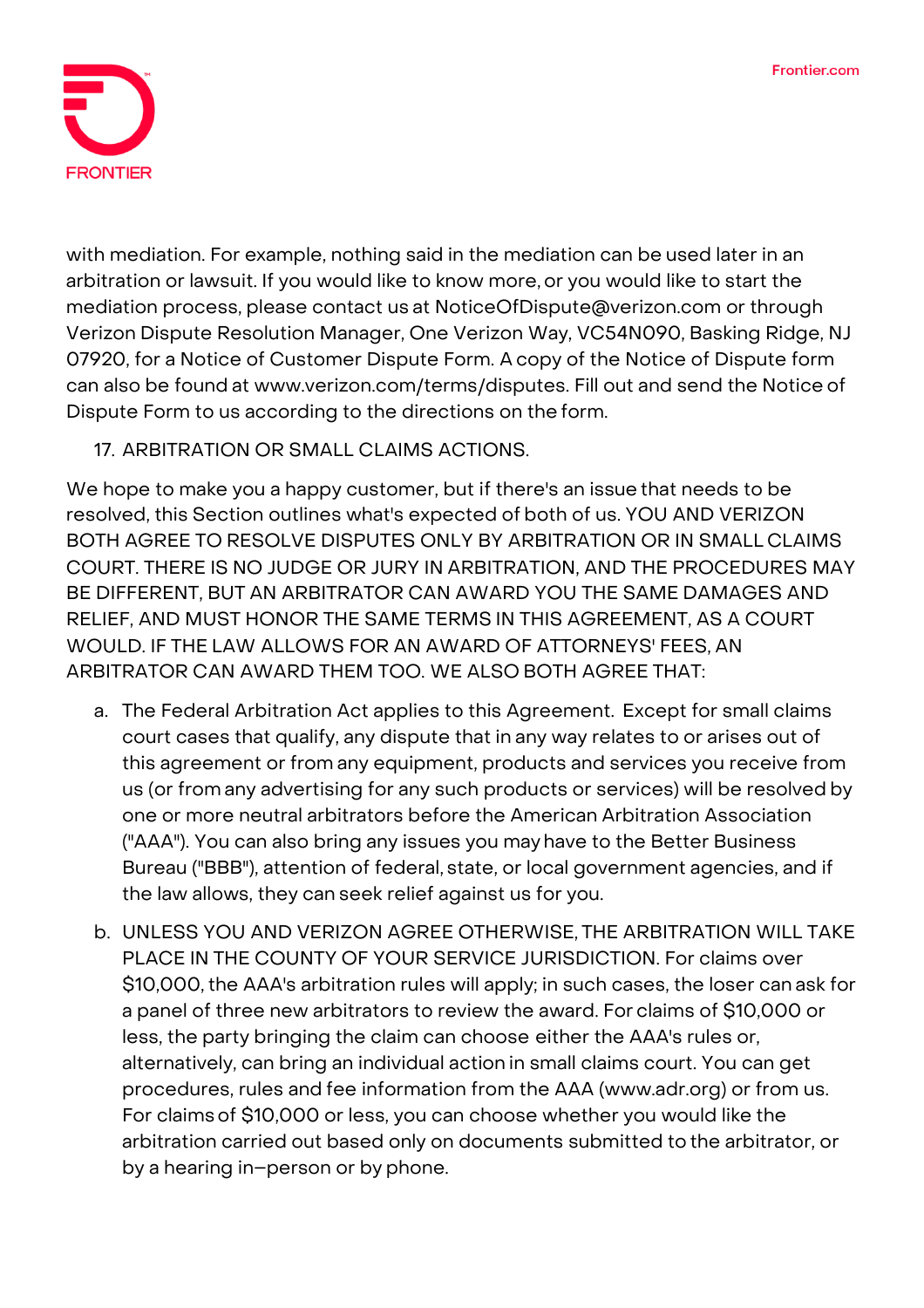

- c. THIS AGREEMENT DOES NOT ALLOW CLASS OR COLLECTIVE ARBITRATIONS EVEN IF THE AAA PROCEDURES OR RULES WOULD. NOTWITHSTANDING ANY OTHER PROVISION OF THIS AGREEMENT, THE ARBITRATOR SHALL NOT HAVE THE POWER TO DETERMINE THAT CLASS ARBITRATION IS PERMISSIBLE. THE ARBITRATOR ALSO SHALL NOT HAVE THE POWER TO PRESIDE OVER CLASS OR COLLECTIVE ARBITRATION, OR TO AWARD ANY FORM OF CLASSWIDE OR COLLECTIVE REMEDY. INSTEAD, THE ARBITRATOR SHALL HAVE POWER TO AWARD MONEY OR INJUNCTIVE RELIEF ONLY IN FAVOR OF THE INDIVIDUAL PARTY SEEKING RELIEF AND ONLY TO THE EXTENT NECESSARY TO PROVIDE RELIEF WARRANTED BY THAT PARTY'S INDIVIDUAL CLAIM. NO CLASS OR REPRESENTATIVE OR PRIVATE ATTORNEY GENERAL THEORIES OF LIABILITY OR PRAYERS FOR RELIEF MAY BE MAINTAINED IN ANY ARBITRATION HELD UNDER THIS AGREEMENT. NO RULE WILL APPLY IF IT CONFLICTS WITH THE PROVISIONS OF THIS AGREEMENT. IN ADDITION, NOTWITHSTANDING ANY CONTRARY PROVISION IN THE AAA RULES, THE ARBITRATOR WILL BE BOUND TO APPLY LEGAL PRINCIPLES AND THE LAWS THAT GOVERN THIS AGREEMENT, AND DOES NOT HAVE THE POWER TO AWARD ANY RELIEF THAT IS NOT AUTHORIZED BY SUCH LAWS.
- d. IF EITHER OF US INTENDS TO SEEK ARBITRATION UNDER THIS AGREEMENT, THE PARTY SEEKING ARBITRATION MUST FIRST NOTIFY THE OTHER PARTY OF THE DISPUTE IN WRITING AT LEAST 30 DAYS IN ADVANCE OF INITIATING THE ARBITRATION. Notice to Verizon should be sent to [NoticeOfDispute@verizon.com](mailto:NoticeOfDispute@verizon.com) orto Verizon Dispute Resolution Manager, One Verizon Way, VC54N090, Basking Ridge, NJ 07920. The notice must describe the nature of the claim and the relief being sought. If we are unable to resolve our dispute within 30 days, either party may thenproceed to file a claim for arbitration. Verizon will pay any filing fee that the AAA charges you for arbitration of the dispute. If you provide us with signed written notice that you cannot pay the filing fee, Verizon will pay the fee directly to the AAA. If that arbitration proceeds, we'll also pay any administrative and arbitrator fees charged later, as well as for any appeal to a panel of three new arbitrators (if the arbitration award is appealable under this agreement).
- e. We may, but are not obligated to, make a written settlement offer any time before the arbitration evidentiary hearing begins (or, if there is no evidentiary hearing, before the parties complete submission of their evidence to the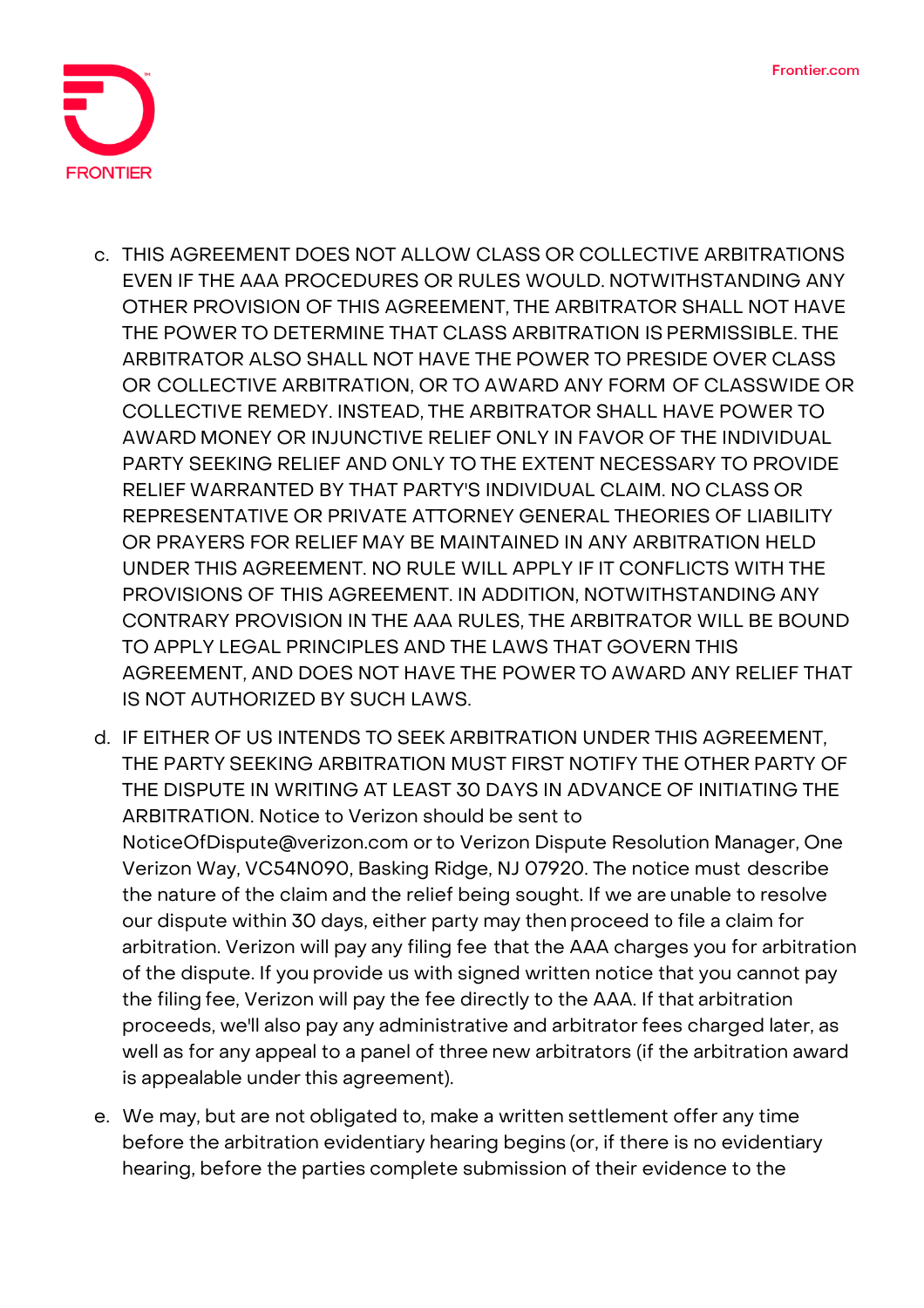

arbitrator). The amount or terms of any settlement offer may not be disclosed to the arbitrator until after the arbitrator issues an award on the claim. If you do not accept the offer and the arbitrator awards you an amount of money that is more than our offer but less than \$5000, or if we do not make you an offer and the arbitrator awards you any amount of money but less than \$5000, then we agree to pay you \$5000 instead of the amount awarded. In that case we also agree to pay any reasonable attorneys' fees and expenses, regardless of whether the law requires it for your case. If the arbitrator awards you more than \$5000, then we will pay you the amount awarded.

- f. An arbitration award and any judgment confirming it apply only to that specific case; it cannot be used in any other case except to enforce the award itself.
- g. IF FOR SOME REASON THE PROHIBITION ON CLASS ARBITRATIONS SET FORTH IN SUBSECTION 17(c) CANNOT BE ENFORCED, THEN THE AGREEMENT TO ARBITRATE WILL NOT APPLY.
- h. IF FOR ANY REASON A CLAIM PROCEEDS IN COURT RATHER THAN THROUGH ARBITRATION, YOU AND VERIZON AGREE THAT THERE WILL NOT BE A JURY TRIAL. YOU AND VERIZON UNCONDITIONALLY WAIVE ANY RIGHT TO TRIAL BY JURY IN ANY ACTION, PROCEEDING OR COUNTERCLAIM ARISING OUT OF OR RELATING TO THIS AGREEMENT IN ANY WAY. IN THE EVENT OF LITIGATION, THIS PARAGRAPH MAY BE FILED TO SHOW A WRITTEN CONSENT TO A TRIAL BY THE COURT.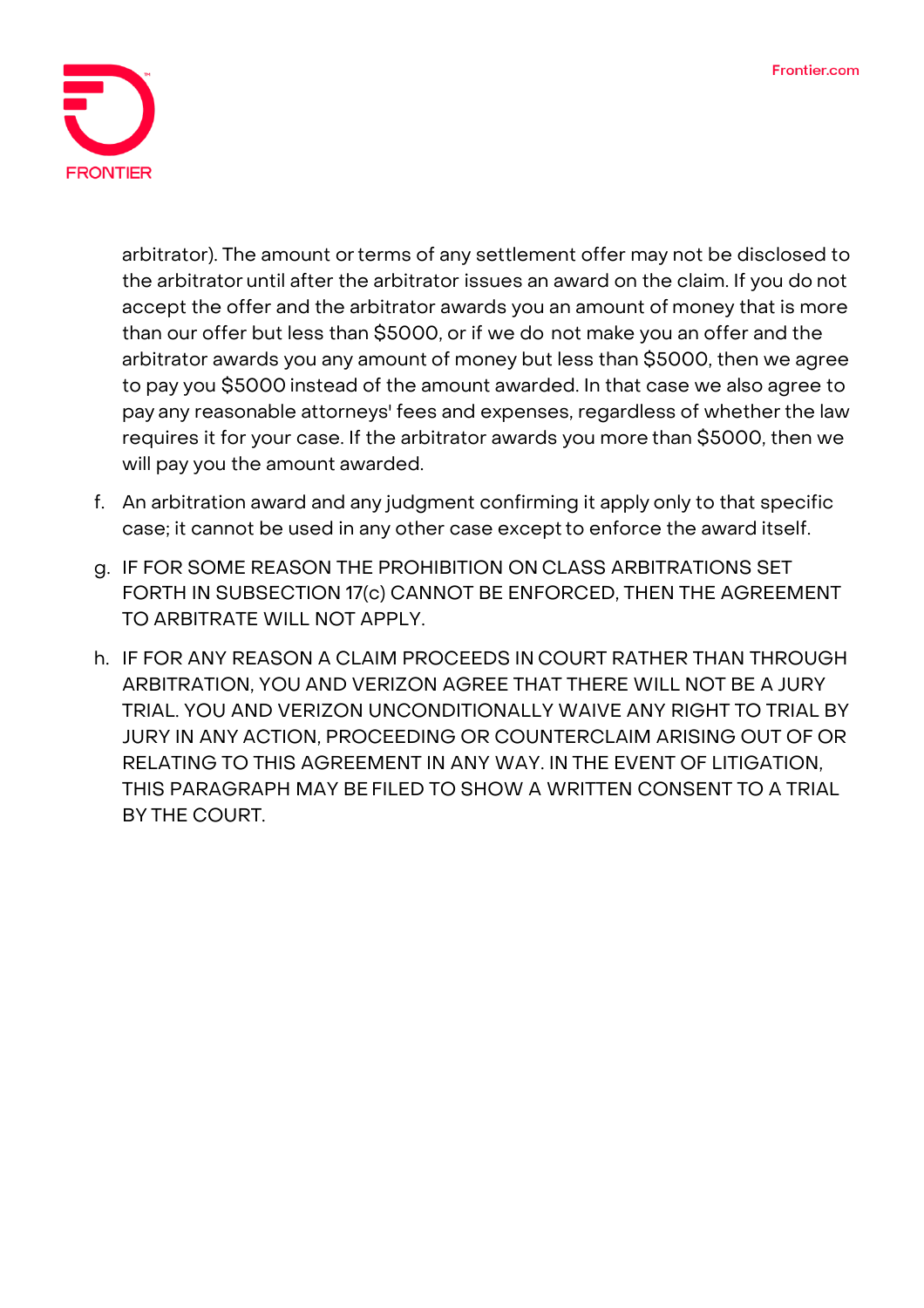

# **Exhibit A**

| Location                                                                                                                                                 | <b>VERIZON AFFILIATE</b><br>PROVIDING VIDEO<br><b>SERVICE</b> | <b>VERIZON INTERNET</b><br><b>SERVICE AFFILIATE</b><br>PROVIDING EQUIPMENT |
|----------------------------------------------------------------------------------------------------------------------------------------------------------|---------------------------------------------------------------|----------------------------------------------------------------------------|
| California                                                                                                                                               | Verizon California Inc.                                       | <b>Verizon Online LLC</b>                                                  |
| Florida                                                                                                                                                  | Verizon Florida LLC                                           | <b>Verizon Online LLC</b>                                                  |
| Delaware                                                                                                                                                 | Verizon Delaware LLC                                          | <b>Verizon Online LLC</b>                                                  |
| Maryland                                                                                                                                                 | Verizon Maryland Inc.                                         | Verizon Online -Maryland<br><b>LLC</b>                                     |
| Massachusetts                                                                                                                                            | Verizon New England Inc.                                      | <b>Verizon Online LLC</b>                                                  |
| New Jersey                                                                                                                                               | Verizon New Jersey Inc.                                       | <b>Verizon Online LLC</b>                                                  |
| <b>New York</b>                                                                                                                                          | Verizon New York Inc.                                         | <b>Verizon Online LLC</b>                                                  |
| Pennsylvania                                                                                                                                             | Verizon Pennsylvania LLC                                      | <b>Verizon Online</b><br>Pennsylvania Partnership                          |
| Rhode Island                                                                                                                                             | Verizon New England Inc.                                      | <b>Verizon Online LLC</b>                                                  |
| <b>Texas</b>                                                                                                                                             | <b>GTE Southwest</b><br>Incorporated                          | <b>Verizon Online LLC</b>                                                  |
| Virginia (with exception)                                                                                                                                | Verizon Virginia Inc.                                         | <b>Verizon Online LLC</b>                                                  |
| Dumfries, Chesapeake,<br>City of Manassas, City of<br>Manassas Park,<br>Occoquan, Stafford<br>Connecticut, Quantico<br>and Prince Williams<br>County, VA | Verizon South Inc.                                            | <b>Verizon Online LLC</b>                                                  |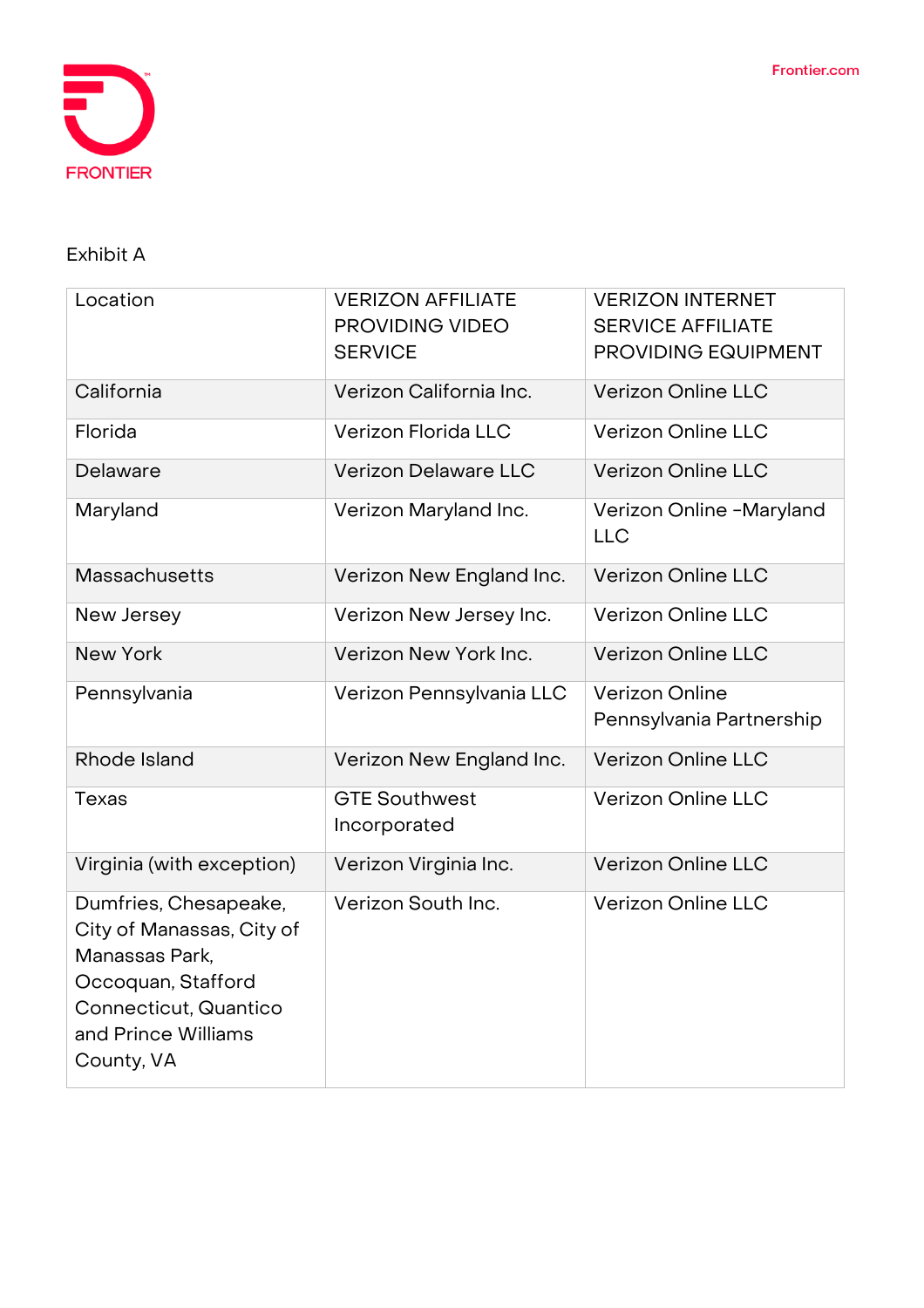

# **EXHIBIT B ON DEMAND SERVICES**

Verizon On Demand Services provide a multi-screen viewing function for certain FiOS TV content, and is included as part of your FiOS TV Services.

Your use of On Demand Services is conditional upon your continued adherence to the Verizon Online Terms of Service and the FiOS TV Terms of Service, located at <https://www.verizon.com/terms>and of Verizon's Acceptable Use Policy, which is included in Exhibit B. In the event of any conflict between these Verizon FiOS TV Terms of Service and the Verizon Online Terms of Service, the Verizon FiOS TV Terms of Service will control solely to the extent of such conflict.

1. Definitions.

"Content" shall mean video, audio, image or other files or data in digital or electronic form of any type provided through the Service.

"On Demand Library Content" means the collection of rented or unlimited/purchased On Demand Content, as defined below.

- 2. User Account. You must establish and/or maintain a "My Verizon" account at <http://verizon.com/myverizon> and enable such My Verizon account to license On Demand Content (on a rental or unlimited basis). Your "My Verizon" account will then become an "On Demand Enabled Account."
- 3. Authorized Devices. In order to access the On Demand Library Content, you will need a compatible viewing device, such as a PC or a portable/handset device, that (i) meets the minimum technical requirements that Verizon may establish from time to time, (ii) supports the digital rights management system, if any, required for access to the On Demand Library Content, and (iii) has been registered with your On Demand Enabled Account (each, a "On Demand Authorized Device"). You can register up to five (5) On Demand Authorized Devices per On Demand Enabled Account, and if you subscribe to Fios TV, all of your set-top boxes within a single household will count as one of your allotted On Demand Authorized Devices. In order to register and de-register portable On Demand Authorized Devices, you should connect the device to a PC that is itself an On Demand Authorized Device, although we may provide you the ability to register a device remotely. You are onlypermitted to de-register two (2) On Demand Authorized Devices per On Demand Account per calendar year without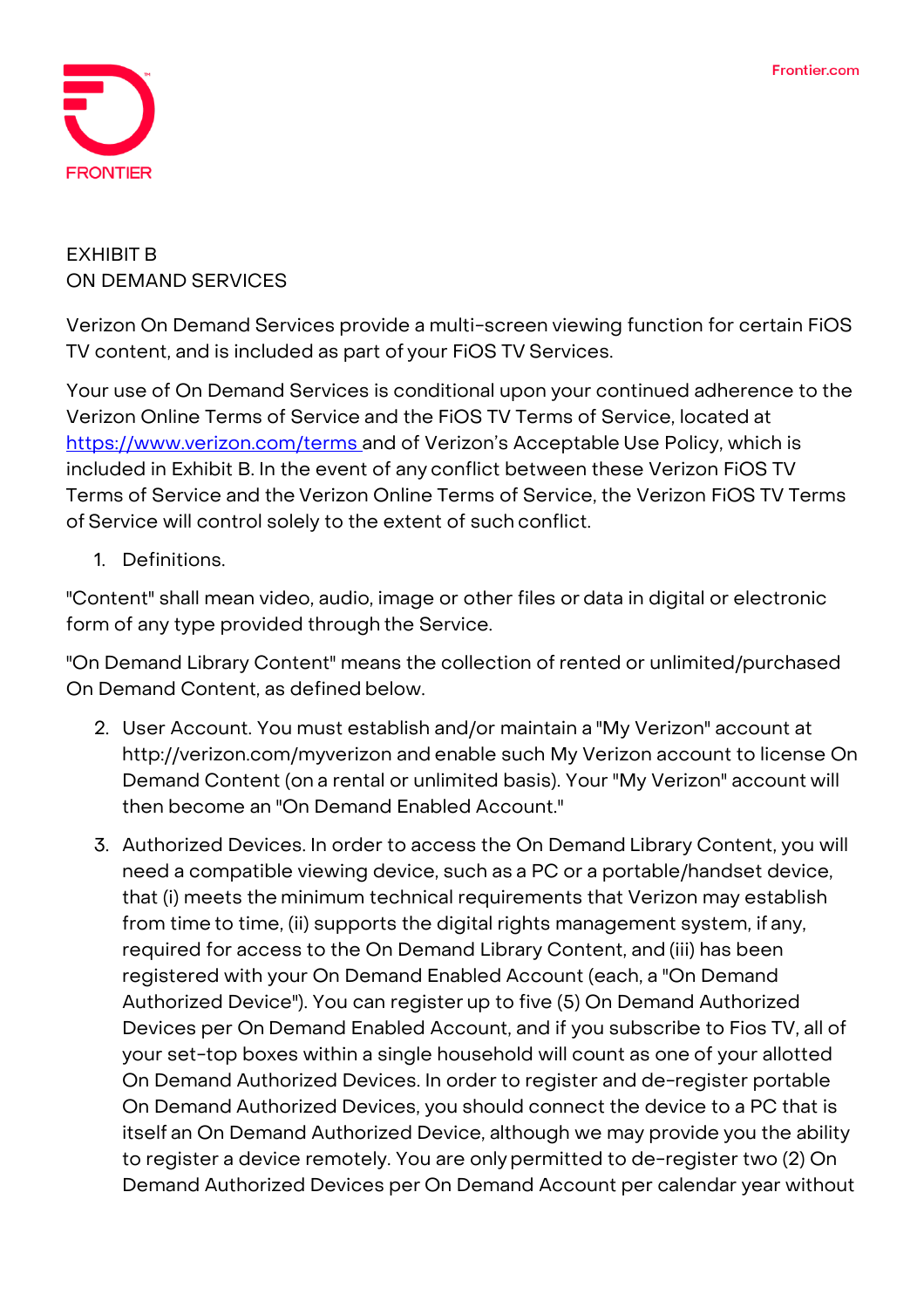

connecting through your PC and you are only permitted to de-register and reregister the same On Demand Authorized Device two (2) times within a calendar year.

4. On Demand Service Description & Conditions of Use

4.1. On Demand Service allows you to access and view On Demand Content in a variety of ways:

- a. by streaming On Demand Content to your TV through a Verizon-supplied Fios TV set-top box;
- b. by downloading On Demand Content to your PC through either a website or via Access Software; and
- c. by downloading On Demand View Content to an authorized and compatible PC, wireless handset or portable device, or other customer equipment supporting media playback. Verizon may enable you to stream On Demand Content to your device.

4.2. On Demand Service Requirements. Internet access is required to use the Services. You are solely responsible for compliance with any minimum system requirements, and for obtaining, installing, configuring, and maintaining suitable equipment and software, including any necessary system or software upgrades, patches or other fixes, which are or may become necessary to access the Services. You acknowledge that delivery of Content is dependent on variables not under Verizon's control, including, but not limited to, the speed and availability of your broadband or network connection. You may experience delays or technical difficulties caused by or related to such variables, as well as the technical limitations of the On Demand Authorized Device on which you view the On Demand Library Content. To the extent permitted by applicable law, you will not receive a refund or credit for any Content that you are not able to view or have difficulty viewing due to such variables. You bear all responsibility for ensuring that you have the viewing capabilities to view Content in the appropriate format or at all.

4.3. The On Demand Service is intended solely for your non- transferable, noncommercial, private and personal use, and any other use or attempted use for commercial or other purposes is strictly prohibited. You understand and agree that advertisements, as well as certain communications from Verizon such as service announcements and administrative messages, are part of the Services and are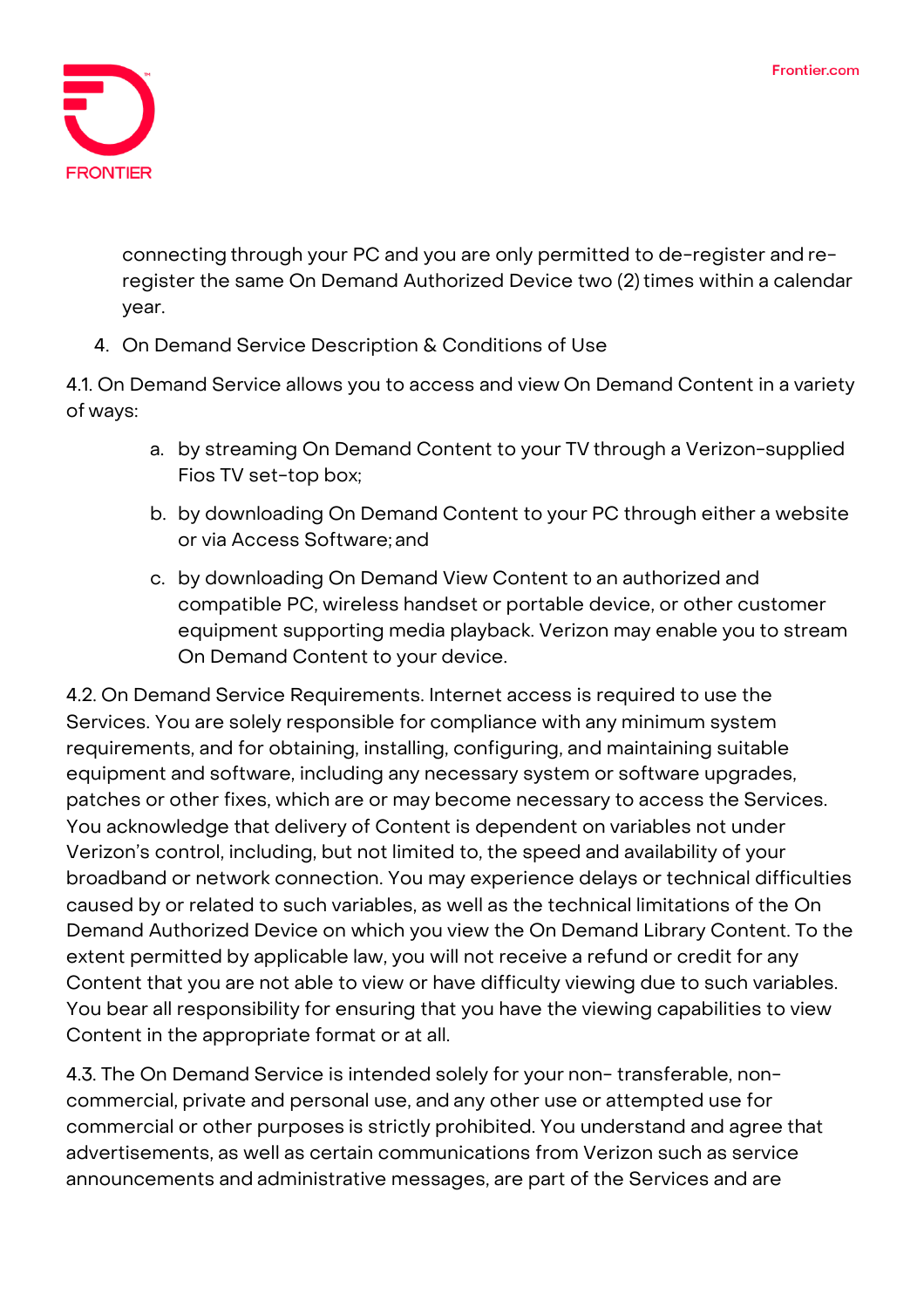

#### necessary for Verizon to provide the Services

.4.4 Digital Licenses for On Demand Content. Regardless of the use of the word "purchase," and except as set forth herein, all On Demand Content is offered for license, not purchase or sale, and is subject to this Agreement and any other license terms and conditions applicable to the On Demand Content, including limitations imposed by the use of any digital rights management technology. On Demand Content can be licensed in two ways:

4.4.1. Purchased On Demand Content: When you purchase On Demand Content, the payment of a purchase fee will entitle you to access the purchased On Demand Content for viewing on Authorized Devices an unlimited number of times over an indefinite period of time. Purchased On Demand Content will continue to be accessible if you are no longer a Fios TV customer, but your use of such On Demand Services will be subject to the terms of this Agreement.

4.4.2. Rented On Demand Content: When you rent On Demand Content, the payment of a rental fee will entitle you to access the rented On Demand Content for viewing on one or more Authorized Devices an unlimited number of times over a fixed period of time, typically 24 hours from the purchase or initial playback of the Rented On Demand Content. Upon the payment of the rental fee, you may be given the option to "Watch On This Screen" or "Watch on Any Screen".

4.4.2.1. If you select "Watch On This Screen", you can watch the Rented On Demand Content only on the specific On Demand Authorized Device on which the payment of the rental fee was made. The rented title will be downloaded to such On Demand Authorized Device, and it will be viewable as many times as you like for a viewing period of 24 (or in some cases up to 48) hours from the time you firstinitiate playback of the rented title. You must not delete the digital file from local storage prior to initiating playback, and you must initiate playback within 30 days of your rental purchase.

4.4.2.2. If you select "Watch On Any Screen", you will have 24 (or in some cases up to 48) hours from the time of the payment of your rental fee to watch (and if necessary, download) the title as may times as you like on any of your On Demand Authorized Devices. However, only one of your On Demand Authorized Devices may play back the Rental Content at any one time.

4.4.3. Upon the payment of either a purchase or rental fee, Verizon grants you a limited,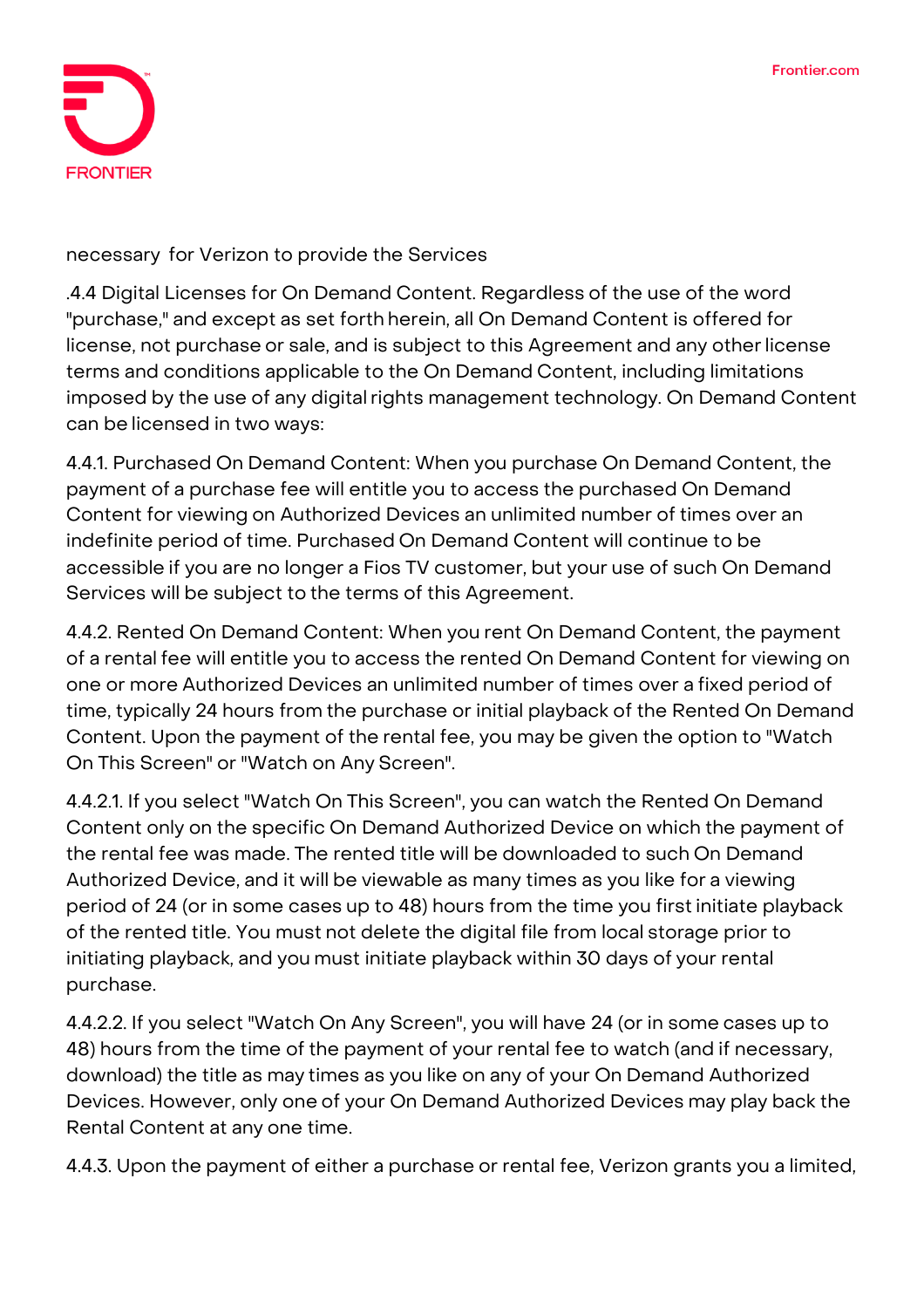

non- exclusive, revocable, non-transferable license to use the On Demand Content solely for your personal, non-commercial/non-public, entertainment use.

4.5. Purchased On Demand Content Availability. Once you purchase or rent On Demand Content, you bear the responsibility for completing download and/or use and for all risk of loss of the purchased and downloaded On Demand Content. Verizon encourages you to download or access your Purchased On Demand Content immediately after purchase.

4.5.1. Purchased On Demand Content may become unavailable for streaming (including streaming to your TV via a Verizon Fios TV set-top box) or re- download due to Content provider licensing and other restrictions, and Verizon will not be liable to you if Purchased On Demand Content becomes unavailable for further download, streaming and/or use.

4.5.2. Re-delivery of purchased On Demand Content. Verizon can only re-deliver to you the digital files containing Purchased On Demand Content a maximum of two (2) times during any calendar year.

4.5.3. Restrictions on Streamed Viewing. On Demand Content that you choose to watch online through your Web browser or other compatible devices are limited to two concurrent streams (including any streams delivered to the TV via a Fios TV settop box) from the same account at any one time. In addition, the concurrent streams must be different titles as a single On Demand title cannot be streamed to two locations at the same time. We can only deliver On Demand Content to access points within the United States.

4.6. Reservation of Rights. All Content provided by Verizon or its third party licensors on any website or other resource provided by Verizon at which On Demand Content may be purchased, including, without limitation, images, animations, previews, video programming, information services, audio, music, and text, irrespective of the manner or format in which such Content is delivered, is the property of Verizon or its licensors. You understand and acknowledge that your rights with respect to On Demand Content are limited by copyright law. All rights regarding use of On Demand Content not expressly granted Agreement are reserved by Verizon and/orits licensors.

4.7. General Restrictions. The Services are intended for use within the United States. You agree to follow all rules and policies applicable to the Services, including required or automated updates, modifications and/or reinstallations of Access Software or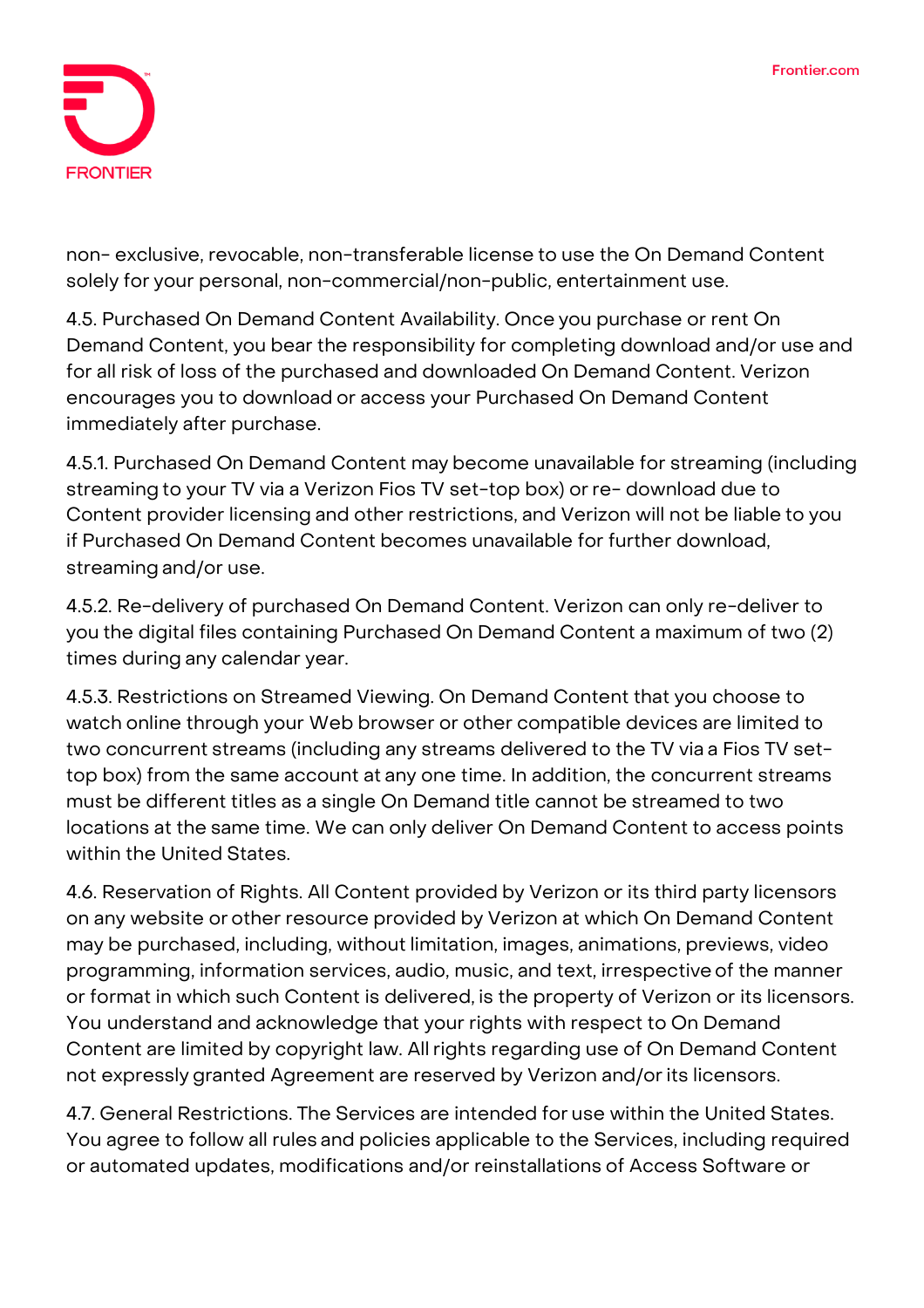

other software and obtaining available patches to address security, interoperability and/or performance issues. You also agree: (i) to comply with all applicable laws, rules and regulations when using the Services and accessing or viewing On Demand Library Content; and (ii) not to reverse engineer, decompile, disassemble or otherwise tamper with or modify any of the security features, usage restrictions or other Service components for any reason (or help anyone else to do so).

5. Data Charges. You acknowledge and agree that you may also incur data charges or fees from a wireless or internet service provider (which may be Verizon or a third party) for accessing online services or purchasing products and services through interactive options available through the Service. You are solely responsible for all charges or fees payable to Verizon or third parties, including all applicable taxes. In addition, you are solely responsible for protecting the security of credit cardand other personal information provided to others in connection with such transactions.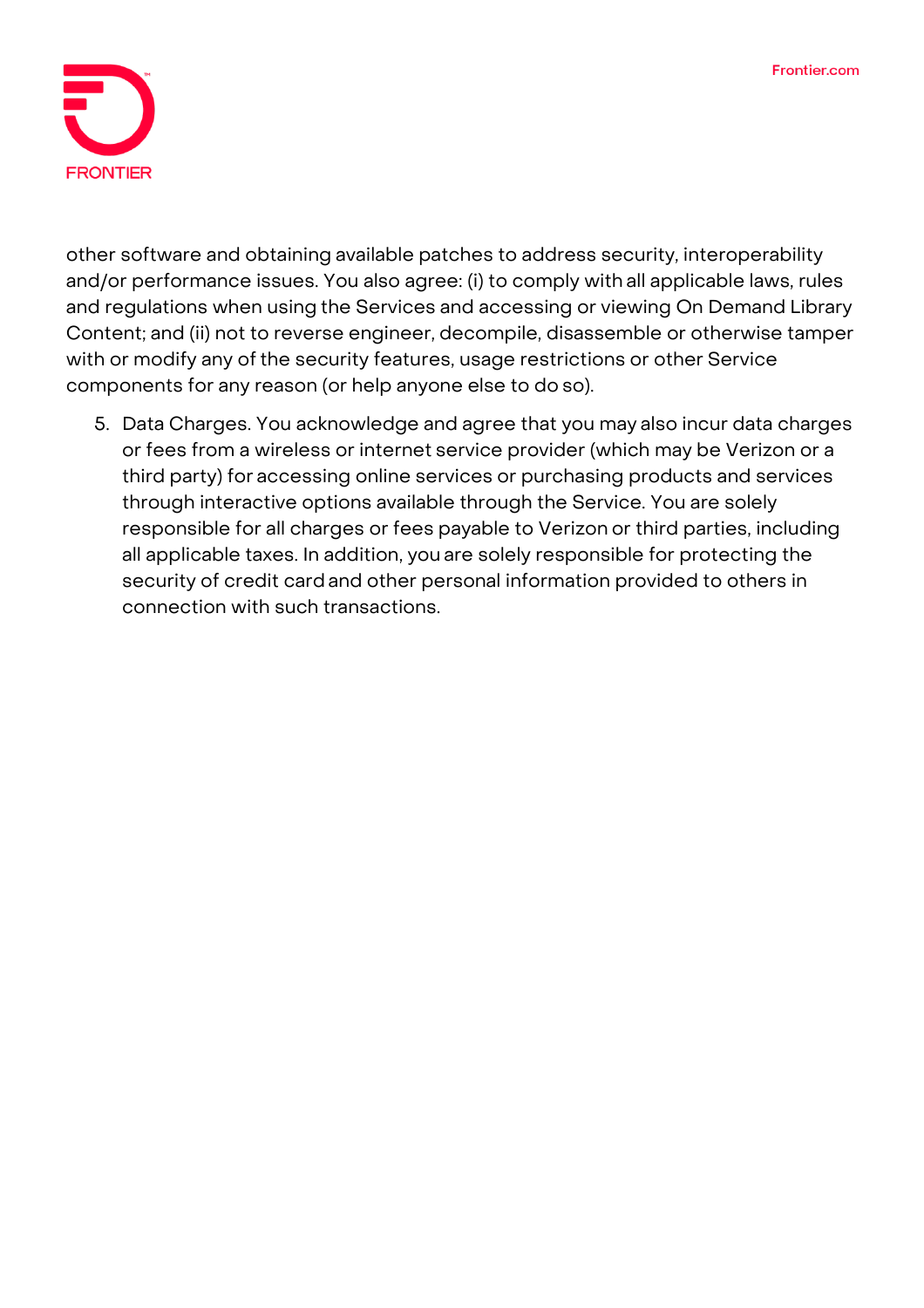

## **EXHIBIT C ACCEPTABLE USE POLICY**

- 1. General Policy: Verizon reserves the sole discretion to denyor restrict your Service, or immediately to suspend orterminate your Service, if the use of your Service by you or anyone using it, in our sole discretion, violates the Agreement or other Verizon policies, is objectionable or unlawful, interferes with the functioning or use of the Internet or the Verizon networkby Verizon or other users, or violates the terms of this Acceptable Use Policy ("AUP").
- 2. Specific Examples of AUP Violations. The following are examples of conduct which may lead to termination of your Service. Without limiting the general policy in Section 1, it isa violation of the Agreement and this AUP to:
	- a. access without permission or right the accounts or computer systems of others, to spoof the URL, DNS or IP addresses of Verizon or any other entity, or to penetrate the security measures of Verizon or any other person's computer system, or to attempt any of the foregoing;
	- b. transmit uninvited communications, data or information, or engage in other similar activities, including without limitation, "spamming", "flaming" or denial of service attacks;
	- c. intercept, interfere with or redirect email or other transmissions sent by or to others;
	- d. introduce viruses, worms, harmful code or Trojan horses on the Internet;
	- e. post off-topic information on message boards, chat rooms or social networking sites;
	- f. engage in conduct that is defamatory, fraudulent, obscene or deceptive;
	- g. violate Verizon's or any third party's copyright, trademark, proprietary or other intellectual property rights;
	- h. engage in any conduct harmful to the Verizon network, the Internet generally or other Internet users;
	- i. generate excessive amounts of email or other Internet traffic;
	- j. use the Service to violate any rule, policy or guideline of Verizon;
	- k. use the service in any fashion for the transmission or dissemination of